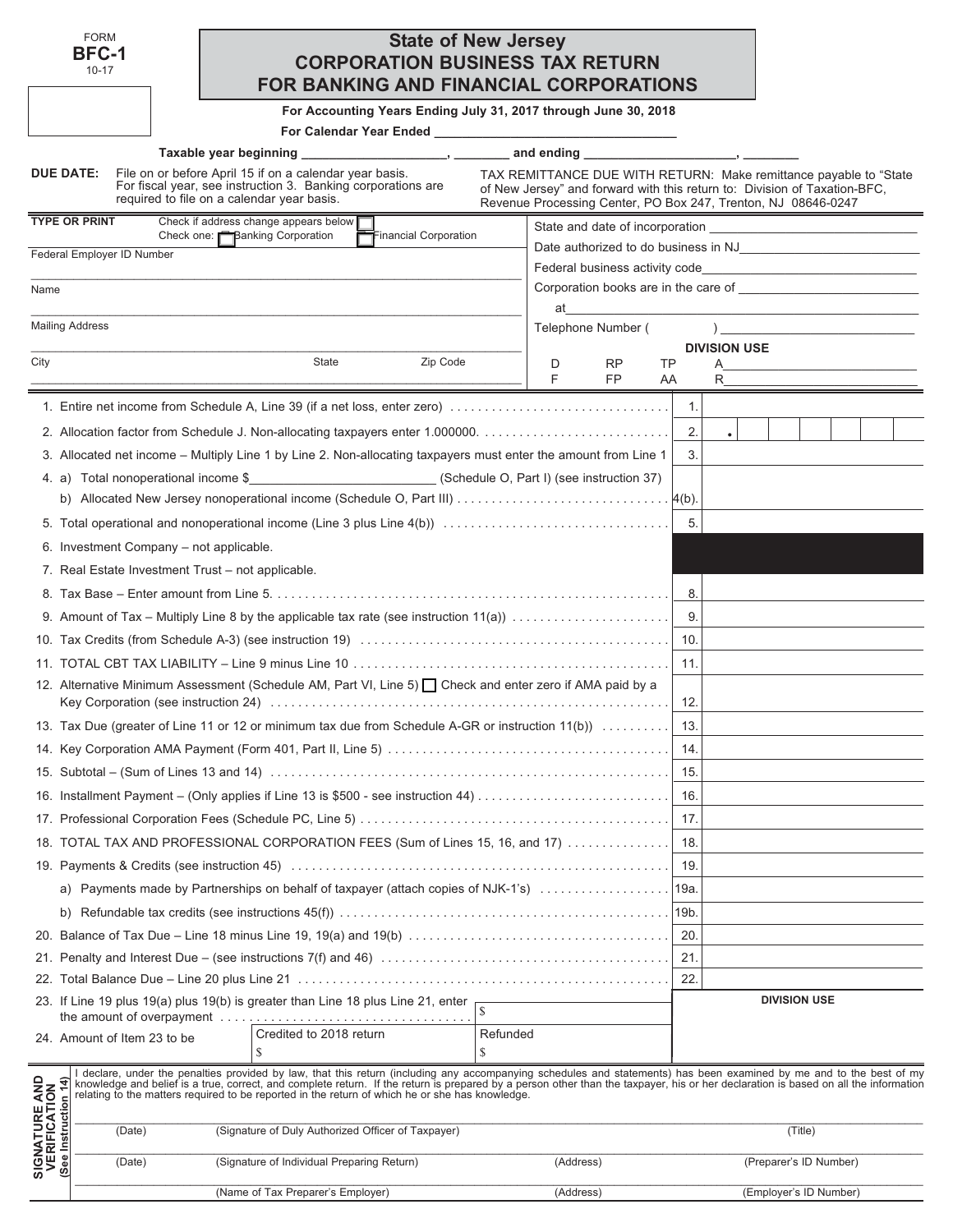# **SCHEDULE A Computation of Entire Net Income (Instruction 16). Every corporation must complete Lines 1-39 of this**

| schedule.                                                                                                           |             |  |
|---------------------------------------------------------------------------------------------------------------------|-------------|--|
| <b>GROSS INCOME</b>                                                                                                 |             |  |
| less returns and allowances<br><u> 1980 - Jan Barbara Barbara, manazarta </u>                                       | 1.          |  |
|                                                                                                                     | 2.          |  |
|                                                                                                                     | 3.          |  |
|                                                                                                                     | 4.          |  |
| 5. Interest:                                                                                                        |             |  |
| (a) On obligations of the United States and U.S. Instrumentalities 5(a)                                             |             |  |
|                                                                                                                     | 5.          |  |
|                                                                                                                     | 6.          |  |
|                                                                                                                     | 7.          |  |
|                                                                                                                     | 8.          |  |
|                                                                                                                     | 9.          |  |
|                                                                                                                     | 10.         |  |
|                                                                                                                     | 11.         |  |
| <b>DEDUCTIONS</b>                                                                                                   |             |  |
|                                                                                                                     | 12.         |  |
| 13. Salaries and wages _______________________________less Jobs Credit _________________________Balance             | 13.         |  |
|                                                                                                                     | 14.         |  |
|                                                                                                                     | 15.         |  |
|                                                                                                                     | 16.         |  |
|                                                                                                                     | 17.         |  |
|                                                                                                                     | 18.         |  |
|                                                                                                                     | 19.         |  |
|                                                                                                                     |             |  |
| 20b. Less depreciation claimed in Schedule A and elsewhere on return 20(b) (                                        | ) $20(c)$ . |  |
|                                                                                                                     | 21.         |  |
|                                                                                                                     | 22.         |  |
|                                                                                                                     | 23.         |  |
|                                                                                                                     | 24.         |  |
|                                                                                                                     | 25.         |  |
|                                                                                                                     | 26.         |  |
|                                                                                                                     | 27.         |  |
| 28. Taxable income before net operating loss deduction and special deductions (Line 11 less Line 27 must agree with |             |  |
| Line 28, page 1 of Unconsolidated Federal Form 1120). 1120S filers that have not elected to be New Jersey S         |             |  |
| <b>ADJUSTMENTS - LINES 29 - 39 MUST BE COMPLETED ON THIS FORM</b>                                                   | 28.         |  |
| 29. Interest on federal, State, municipal and other obligations not included in Item 5 above                        |             |  |
|                                                                                                                     | 29.         |  |
|                                                                                                                     | 30.         |  |
| 31. New Jersey State and other states taxes deducted above (see instruction 16(f))                                  | 31.         |  |
| 32. Depreciation and other adjustments from Schedule S (see instruction 42)                                         | 32.         |  |
|                                                                                                                     |             |  |
| (b) Other deductions and additions. Explain on separate rider. (see instruction $16(h)$ ) 33(b).                    |             |  |
|                                                                                                                     |             |  |
|                                                                                                                     |             |  |
| 34. Entire net income, before net operating loss deduction and dividend exclusion (total of Lines 28                | 34.         |  |
|                                                                                                                     | 35.         |  |
|                                                                                                                     |             |  |

36. Entire net income before dividend exclusion (Line 34 minus Line 35) . . . . . . . . . . . . . . . . . . . . . . . . . . . . . . . . . . . . . . 36. 37. Dividend Exclusion from Schedule R, Line 7. (see instruction 16(j)) . . . . . . . . . . . . . . . . . . . . . . . . . . . . . . . . . . . . . . . 37. 38. I.B.F. Exclusion. (see instruction 16(k)) . . . . . . . . . . . . . . . . . . . . . . . . . . . . . . . . . . . . . . . . . . . . . . . . . . . . . . . . . . . . . 38. 39. ENTIRE NET INCOME  (Line 36 minus Line 37 and Line 38 – Carry to Page 1, Line 1) . . . . . . . . . . . . . . . . . . . . . . . 39.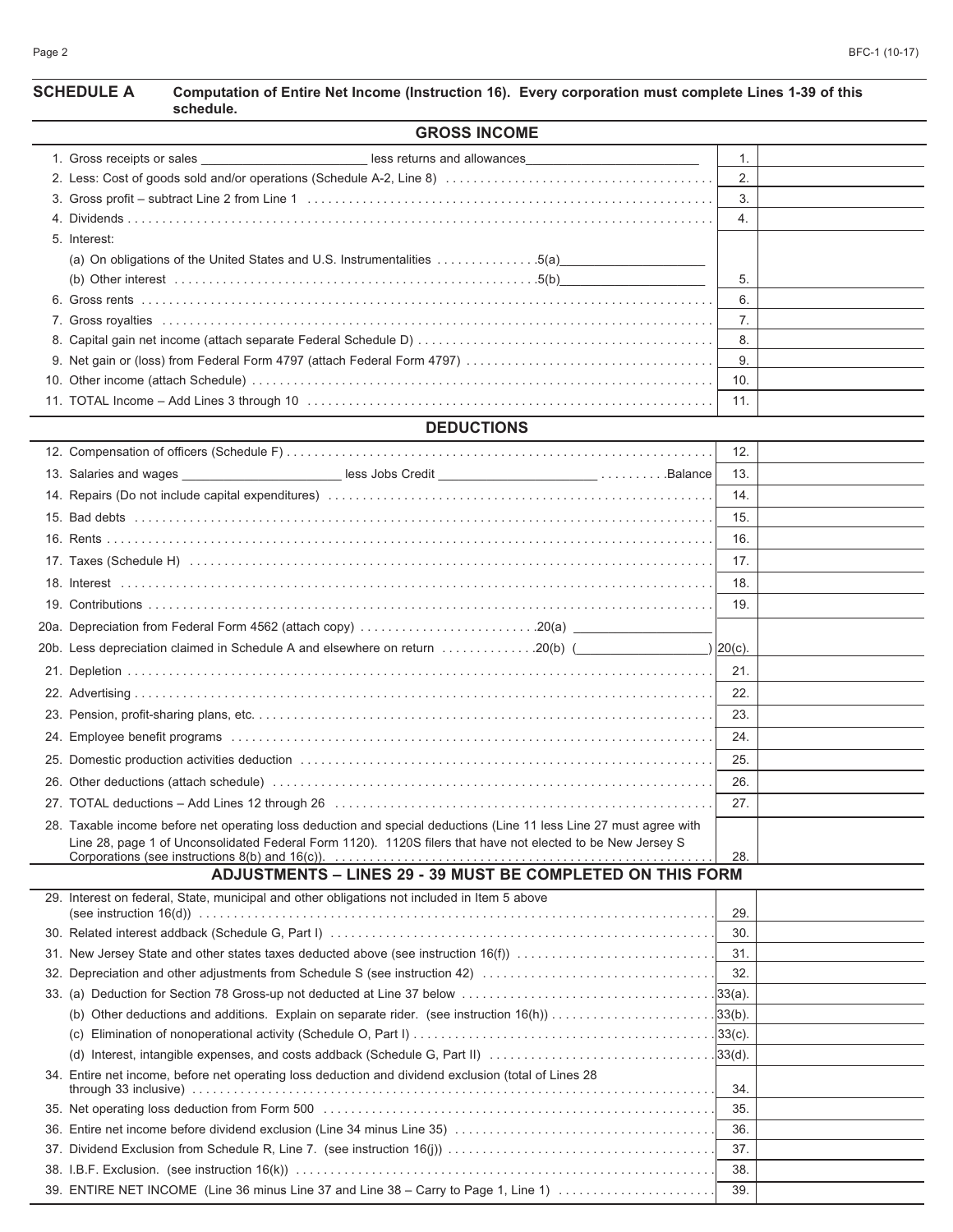| Name                                                                                      | Federal ID Number                                                                                                                                                                                                  |
|-------------------------------------------------------------------------------------------|--------------------------------------------------------------------------------------------------------------------------------------------------------------------------------------------------------------------|
| <b>SCHEDULE A-1</b>                                                                       | NET OPERATING LOSS DEDUCTION AND CARRYOVER                                                                                                                                                                         |
|                                                                                           | NOTE: SCHEDULE A-1 HAS BEEN REPLACED BY FORM 500. NET OPERATING LOSSES MUST BE DETAILED ON FORM 500, WHICH<br>IS AVAILABLE SEPARATELY. TO OBTAIN THIS FORM AND RELATED INFORMATION, REFER TO THE INDEX ON PAGE 13. |
| <b>SCHEDULE A-2</b>                                                                       | <b>COST OF GOODS SOLD (See Instruction 18)</b>                                                                                                                                                                     |
|                                                                                           | $\mathbf{1}$ .                                                                                                                                                                                                     |
|                                                                                           | 2.                                                                                                                                                                                                                 |
|                                                                                           | 3.                                                                                                                                                                                                                 |
|                                                                                           | $\overline{4}$ .                                                                                                                                                                                                   |
|                                                                                           | 5.                                                                                                                                                                                                                 |
|                                                                                           | 6.                                                                                                                                                                                                                 |
|                                                                                           | 7 <sub>1</sub>                                                                                                                                                                                                     |
| 8. Cost of goods sold - Subtract Line 7 from Line 6. Enter here and on Schedule A, Line 2 | 8.                                                                                                                                                                                                                 |
| <b>SCHEDULE A-3</b>                                                                       | <b>SUMMARY OF TAX CREDITS</b> (See Instruction 19)                                                                                                                                                                 |
|                                                                                           | 1.                                                                                                                                                                                                                 |
|                                                                                           | 2.                                                                                                                                                                                                                 |
|                                                                                           | 3.                                                                                                                                                                                                                 |
|                                                                                           | 4.                                                                                                                                                                                                                 |
| 5. Business Retention and Relocation Tax Credit from Form 316                             | 5.                                                                                                                                                                                                                 |
|                                                                                           | 6.                                                                                                                                                                                                                 |
|                                                                                           | 7 <sub>1</sub>                                                                                                                                                                                                     |
|                                                                                           | 8.                                                                                                                                                                                                                 |
|                                                                                           | 9.                                                                                                                                                                                                                 |
|                                                                                           |                                                                                                                                                                                                                    |

| <b>SCHEDULE A-3</b> | <b>SUMMARY OF TAX CREDITS</b> (See Instruction 19)                                                     |                |  |
|---------------------|--------------------------------------------------------------------------------------------------------|----------------|--|
|                     |                                                                                                        | $\mathbf{1}$ . |  |
|                     |                                                                                                        | 2.             |  |
|                     |                                                                                                        | 3.             |  |
|                     |                                                                                                        | 4.             |  |
|                     | 5. Business Retention and Relocation Tax Credit from Form 316                                          | 5.             |  |
|                     |                                                                                                        | 6.             |  |
|                     |                                                                                                        | 7.             |  |
|                     |                                                                                                        | 8.             |  |
|                     |                                                                                                        | 9.             |  |
|                     |                                                                                                        | 10.            |  |
|                     |                                                                                                        | 11.            |  |
|                     |                                                                                                        | 12.            |  |
|                     | 13. Small New Jersey-Based High-Technology Business Investment Tax Credit from Form 308                | 13.            |  |
|                     |                                                                                                        | 14.            |  |
|                     | 15. Manufacturing Equipment and Employment Investment Tax Credit from Form 305                         | 15.            |  |
|                     |                                                                                                        | 16.            |  |
|                     |                                                                                                        | 17.            |  |
|                     | 18. Redevelopment Authority Project Tax Credit from Form 302                                           | 18.            |  |
| 19. EITHER:         | a) Urban Enterprise Zone Employee Tax Credit from Form 300                                             |                |  |
| <b>OR</b>           | b) Urban Enterprise Zone Investment Tax Credit from Form 301                                           | 19.            |  |
|                     | 20. Residential Economic Redevelopment and Growth Tax Credit from Form 323                             | 20.            |  |
|                     | 21. Business Employment Incentive Program Tax Credit from Form 324                                     | 21.            |  |
|                     |                                                                                                        | 22.            |  |
|                     |                                                                                                        | 23.            |  |
|                     | 24. Total tax credits taken on this return - Add Lines 1 through 23. Enter here and on Page 1, Line 10 | 24.            |  |
|                     |                                                                                                        |                |  |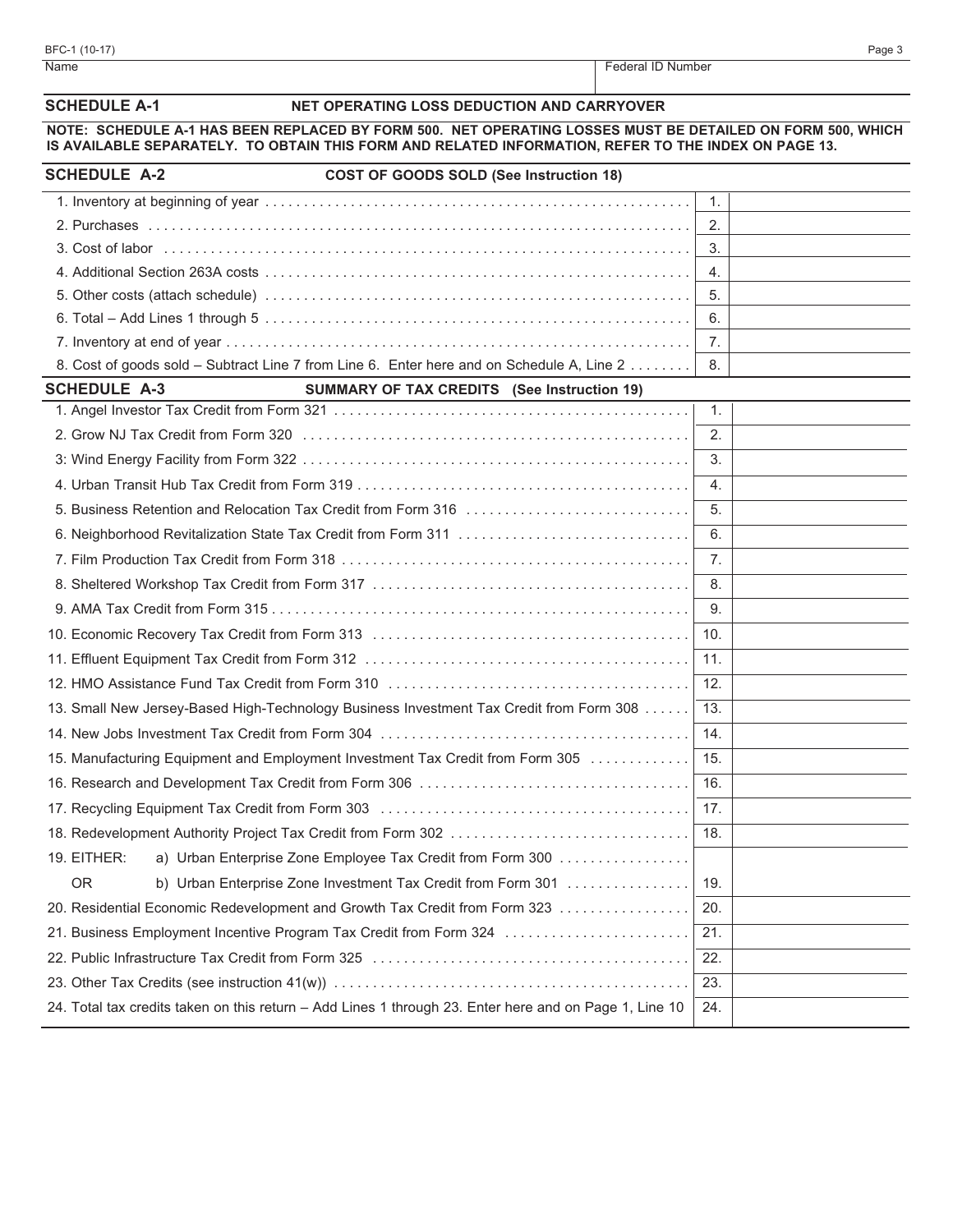# **SCHEDULE A-4 SUMMARY SCHEDULE (See Instruction 20)**

| Net Operating Loss Deduction and Carryover |                |                                                               |     |
|--------------------------------------------|----------------|---------------------------------------------------------------|-----|
|                                            |                |                                                               |     |
| Interest and Intangible Costs and Expenses |                | <b>Net Operational Income Information</b>                     |     |
| 2. Schedule G, Part I, Line b              | $\overline{2}$ | 7. Schedule O, Part III, Line 31 7.                           |     |
|                                            |                | <b>Dividend Exclusion Information</b>                         |     |
| 3. Schedule G, Part II, Line b 3.          |                |                                                               |     |
| <b>Schedule J Information</b>              |                |                                                               |     |
|                                            |                | 9. Schedule R, Line $6 \ldots \ldots \ldots \ldots \ldots$    | -9. |
|                                            |                | <b>Schedule A-GR Information</b>                              |     |
| 5. Schedule J, Part II, Line 1(g)          | -5.            | 10. Schedule A-GR, Line $6 \ldots \ldots \ldots \ldots$   10. |     |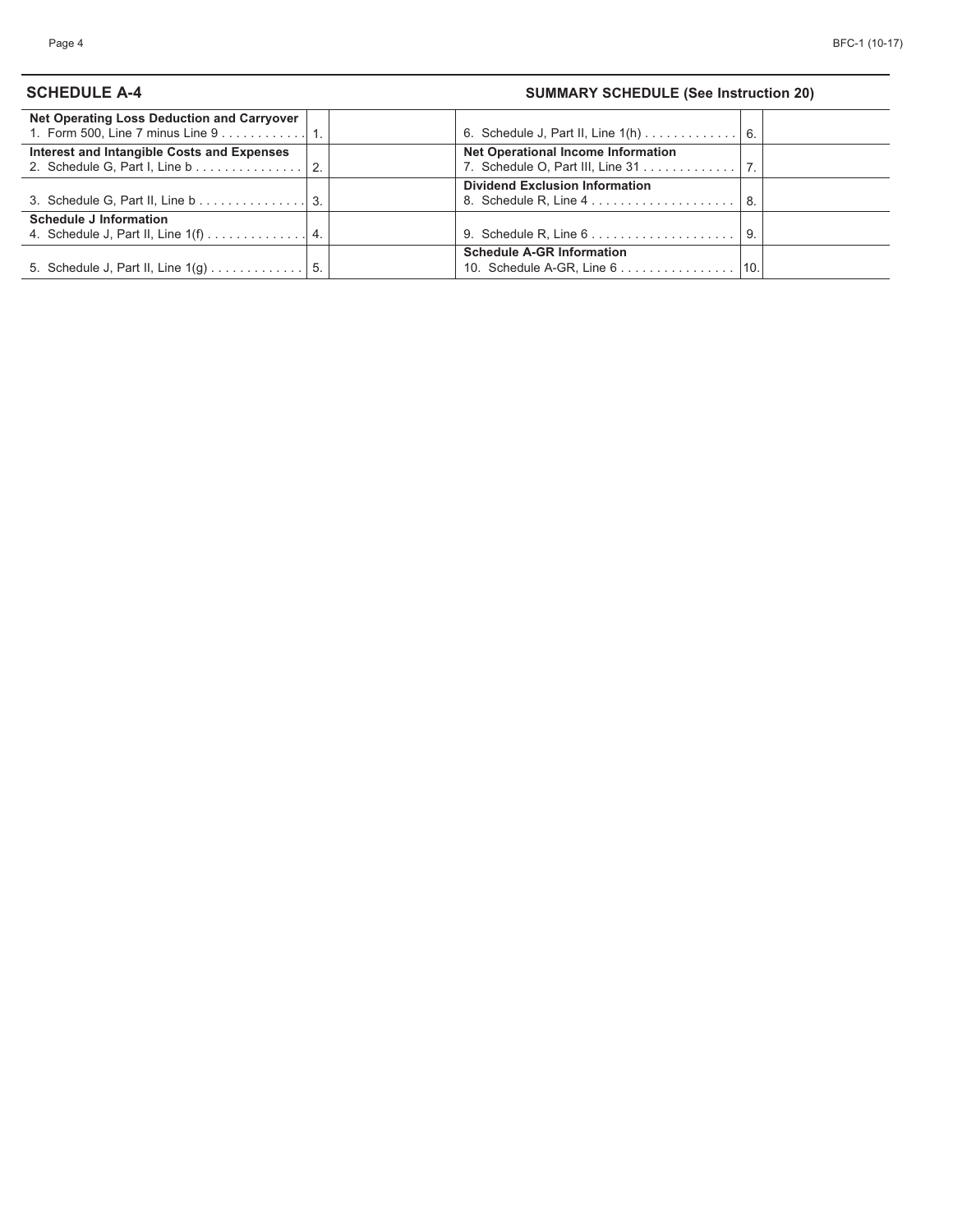| <b>SCHEDULE A-5</b> | FEDERAL IRC SECTION 199 ADJUSTMENT (See Instruction 21)                                   |                |  |
|---------------------|-------------------------------------------------------------------------------------------|----------------|--|
|                     | 1. Federal Section 199 Domestic Production expensed in arriving at federal taxable income |                |  |
|                     | 2. Less: New Jersey Separate Entity Domestic Production allowed from Form 501             | $\overline{2}$ |  |
|                     | 3. Net Section 199 adjustment – Line 1 minus Line 2. Include on Schedule A, Line 33(b)    | 3.             |  |

#### **SCHEDULE A-6 GROSS INCOME TEST FOR FINANCIAL BUSINESSES (See Instruction 22) Qualifying financial businesses must file this form along with their tax return Form BFC-1**

NAME AS SHOWN ON RETURN FEDERAL ID NUMBER

This form is used to determine whether a corporation qualifies as a Financial Business Corporation. For the purpose of making this computation, Column 1 shall be the sum of the amounts reported on Line 1 and Lines 4 through 10 of Schedule A on Form CBT-100 or BFC-1, adjusted for interest on federal, State, municipal and other obligations not included on Line 5 of Schedule A and the dividend exclusion. Column 2 shall be the gross income included in Column 1, which was derived from the following financial activities:

- 1) Discounting and negotiating promissory notes, drafts, bills of exchange and other evidences of debt;
- 2) Buying and selling exchange;
- 3) Making of or dealing in secured or unsecured loans and discounts;
- 4) Dealing in securities or shares of corporate stock by purchasing and selling such securities and stock without recourse, solely upon the order and for the account of customers;
- 5) Investing and reinvesting in marketable obligations evidencing indebtedness of any person, copartnership, association, or corporation in the form of bonds, notes, or debentures commonly known as investment securities; or
- 6) Dealing in or underwriting obligations of the United States, any state or any political subdivision thereof or of a corporate instrumentality of any of them.
- 7) Certain leasing transactions which approximate secured loans by meeting each of the following requirements:
	- i. Lessor must look primarily to the creditworthiness of the lessee in order to recover its investment.
	- ii. Lessor may not rely on repetitious leasing of the same property.
	- iii. The lease must be a net lease.
	- iv. The lessor must recover its full investment plus its cost of financing through the rental payments, tax benefits, and the residual value of the property.

See N.J.A.C 18:7-1.16(b) for additional information regarding leasing transactions.

|                     | From Schedule A of the CBT-100 or BFC-1                                            | Column <sub>1</sub><br><b>Gross Income - Overall</b> | Column <sub>2</sub><br><b>Gross Income Financial</b><br><b>Activities</b> |
|---------------------|------------------------------------------------------------------------------------|------------------------------------------------------|---------------------------------------------------------------------------|
| Line 1              | Gross receipts                                                                     |                                                      |                                                                           |
| Line 4              | <b>Dividends</b>                                                                   |                                                      |                                                                           |
| Line 5              | Interest                                                                           |                                                      |                                                                           |
| Line 6              | Gross rents                                                                        |                                                      |                                                                           |
| Line 7              | Gross royalties                                                                    |                                                      |                                                                           |
| Line 8              | Capital gain net income                                                            |                                                      |                                                                           |
| Line 9              | Net gain or loss from Federal Form 4797                                            |                                                      |                                                                           |
| Line 10             | Other income                                                                       |                                                      |                                                                           |
| <b>TOTAL</b>        |                                                                                    |                                                      |                                                                           |
| Add:                | Interest on federal, State, municipal and other obligations not included in Line 5 |                                                      |                                                                           |
| Subtotal            |                                                                                    |                                                      |                                                                           |
| Deduct:             | Dividend exclusion from Schedule R of CBT-100 or BFC-1                             |                                                      |                                                                           |
| <b>GROSS INCOME</b> |                                                                                    |                                                      |                                                                           |

**Divide the gross income from Column 2 by the gross income from Column 1 and enter the result \_\_\_\_\_\_\_\_\_\_\_\_\_\_\_\_\_\_\_\_\_\_\_\_%**

If the resulting percentage **is less than 75%**, the corporation **does not qualify** as a Financial Business and **must file** a Corporation Business Tax Return, **Form CBT-100.**

If the resulting percentage **is 75% or more**, the corporation qualifies as a Financial Business and **must file** a Corporation Business Tax Return for Banking and Financial Corporations, **Form BFC-1**, and complete Schedule L, apportioning the financial business in New Jersey consistent with N.J.S.A. 54:10A-38 (section 38 of the Corporation Business Tax Act).

This schedule must be attached to the BFC-1 filed by the taxpayer.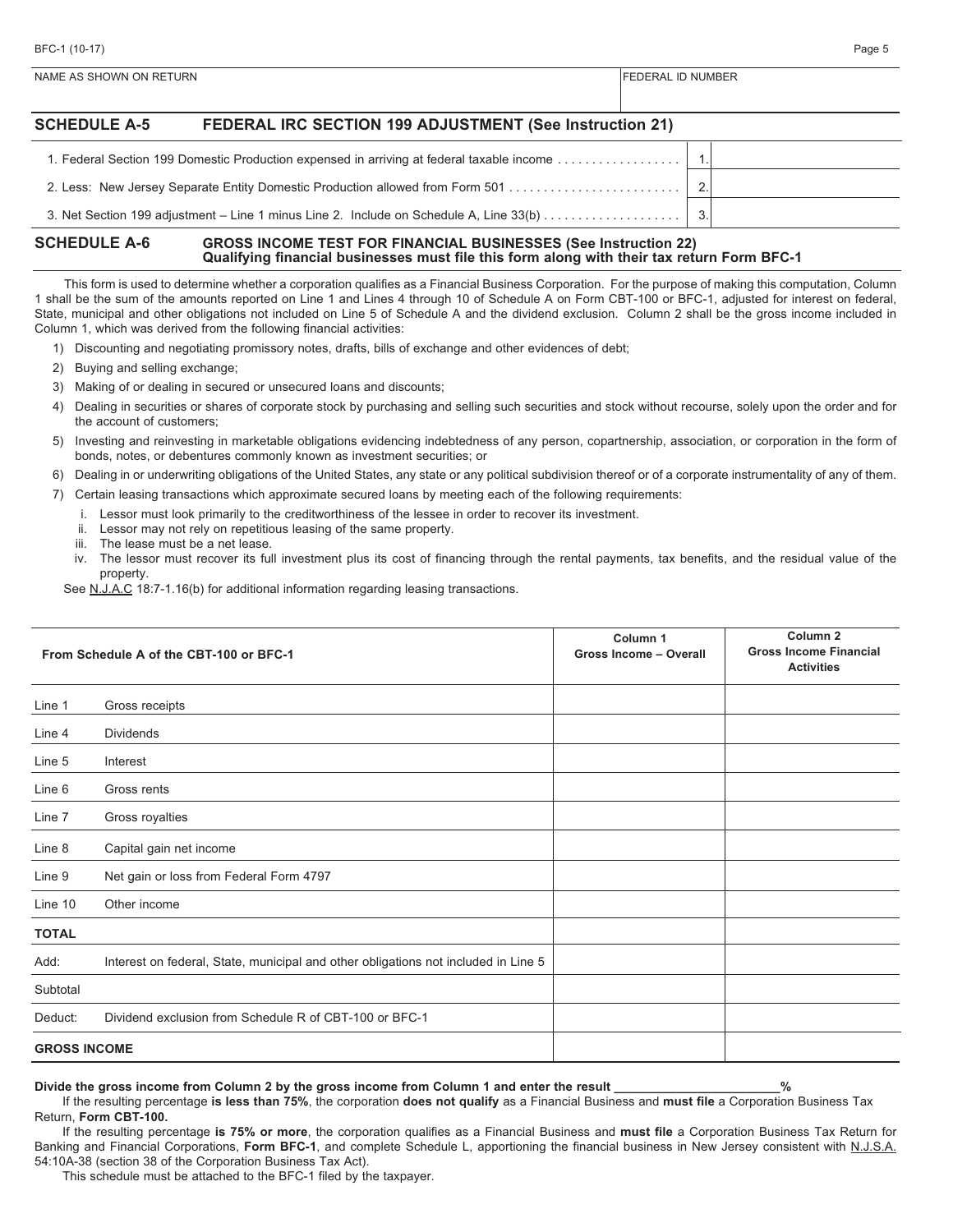|    | NAME AS SHOWN ON RETURN      |                                                                                                                    | <b>FEDERAL ID NUMBER</b>                                                             |                  |    |                           |
|----|------------------------------|--------------------------------------------------------------------------------------------------------------------|--------------------------------------------------------------------------------------|------------------|----|---------------------------|
|    | <b>SCHEDULE A-GR</b>         |                                                                                                                    | <b>COMPUTATION OF NEW JERSEY GROSS RECEIPTS AND MINIMUM TAX (See Instruction 23)</b> |                  |    |                           |
|    |                              | 1. Enter sales of tangible personal property shipped to points within New Jersey                                   |                                                                                      |                  | 1. |                           |
| 2. |                              |                                                                                                                    |                                                                                      |                  | 2. |                           |
| 3. |                              |                                                                                                                    |                                                                                      |                  | 3. |                           |
| 4. |                              | Enter royalties for the use in New Jersey of patents and copyrights                                                |                                                                                      |                  | 4. |                           |
| 5. |                              | Enter all other business receipts earned in New Jersey                                                             |                                                                                      |                  | 5. |                           |
| 6. |                              |                                                                                                                    |                                                                                      |                  | 6. |                           |
|    |                              | 7. Enter minimum tax per instruction 11(b). Carry to page, 1 Line 13                                               |                                                                                      |                  | 7. |                           |
|    | <b>SCHEDULE AM</b>           |                                                                                                                    | ALTERNATIVE MINIMUM ASSESSMENT FOR C CORPORATIONS (See Instruction 24)               |                  |    |                           |
|    | <b>PART I</b>                | <b>COMPUTATION OF NEW JERSEY GROSS RECEIPTS</b>                                                                    |                                                                                      |                  |    |                           |
|    |                              | 1. Enter sales of tangible personal property shipped to points within New Jersey                                   |                                                                                      |                  | 1. |                           |
| 2. |                              |                                                                                                                    |                                                                                      |                  | 2. |                           |
| 3. |                              |                                                                                                                    |                                                                                      |                  | 3. |                           |
| 4. |                              | Enter royalties for the use in New Jersey of patents and copyrights                                                |                                                                                      |                  | 4. |                           |
| 5. |                              | Enter all other business receipts earned in New Jersey                                                             |                                                                                      |                  | 5. |                           |
| 6. |                              |                                                                                                                    |                                                                                      |                  | 6. |                           |
|    | <b>PART II</b>               | <b>COMPUTATION OF NEW JERSEY GROSS PROFITS</b>                                                                     |                                                                                      |                  |    |                           |
|    |                              |                                                                                                                    |                                                                                      |                  |    |                           |
| 2. |                              |                                                                                                                    |                                                                                      |                  | 2. |                           |
| 3. |                              | Enter the Allocation Factor from Schedule J (Non-allocators enter 100%)                                            |                                                                                      |                  | 3. |                           |
|    |                              | 4. New Jersey Cost of Goods Sold - multiply Line 2 by Line 3                                                       |                                                                                      |                  | 4. |                           |
|    |                              |                                                                                                                    |                                                                                      |                  | 5. |                           |
|    | <b>PART III</b>              | GROSS SALES AND COST OF GOODS SOLD FOR CURRENT AND PRIOR YEARS                                                     |                                                                                      |                  |    |                           |
|    |                              | <b>Year 2014</b>                                                                                                   | <b>Year 2015</b>                                                                     | <b>Year 2016</b> |    | <b>Year 2017</b>          |
|    |                              |                                                                                                                    |                                                                                      |                  |    | <b>From Part II Above</b> |
|    | 1. NJ Gross<br>Receipts      |                                                                                                                    |                                                                                      |                  |    |                           |
|    | 2. NJ Cost of                |                                                                                                                    |                                                                                      |                  |    |                           |
|    | Goods Sold<br><b>PART IV</b> | ALTERNATIVE MINIMUM ASSESSMENT BASED UPON GROSS PROFITS                                                            |                                                                                      |                  |    |                           |
|    |                              | 1. New Jersey Gross Profits – enter amount from Part II, Line 5; if less than \$1,000,000, enter                   |                                                                                      |                  |    |                           |
|    |                              |                                                                                                                    |                                                                                      |                  | 1. |                           |
|    |                              | 2. If Line 1 is greater than \$1,000,000, but not over \$10,000,000, complete Line 3.                              |                                                                                      |                  |    |                           |
|    |                              | If Line 1 is greater than \$10,000,000 then go to Line 4.                                                          |                                                                                      |                  |    |                           |
| 3. | (a)                          | Maximum exclusion amount $\dots\dots\dots\dots\dots\dots\dots\dots\dots\dots\dots\dots\dots\dots\dots\ldots\ldots$ |                                                                                      |                  |    | \$1,000,000               |
|    | (b)                          |                                                                                                                    |                                                                                      |                  |    |                           |
|    | (C)                          |                                                                                                                    |                                                                                      |                  |    |                           |
|    |                              | Multiply Line 3(c) by 1.11111, the NJ AMA Exclusion Rate $\ldots \ldots \ldots \ldots \ldots \ldots \ldots$ [3(d). |                                                                                      |                  |    |                           |
|    | (d)                          |                                                                                                                    |                                                                                      |                  |    |                           |
| 4. | (a)                          | If Line 1 is greater than \$10,000,000, but not over \$15,000,000, multiply Line 1 by .0035 $\frac{\mu}{a}$ .      |                                                                                      |                  |    |                           |
|    | (b)                          | If Line 1 is greater than \$15,000,000, but not over \$25,000,000, multiply Line 1 by .006 $4(b)$ .                |                                                                                      |                  |    |                           |
|    | (C)                          | If Line 1 is greater than \$25,000,000, but not over \$37,500,000, multiply Line 1 by .007 4(c).                   |                                                                                      |                  |    |                           |
|    | (d)                          |                                                                                                                    |                                                                                      |                  |    |                           |
|    |                              | 5. AMA based on Gross Profits – amount from Line $3(d)$ or $4(a)$ , $4(b)$ , $4(c)$ , or $4(d)$                    |                                                                                      |                  | 5. |                           |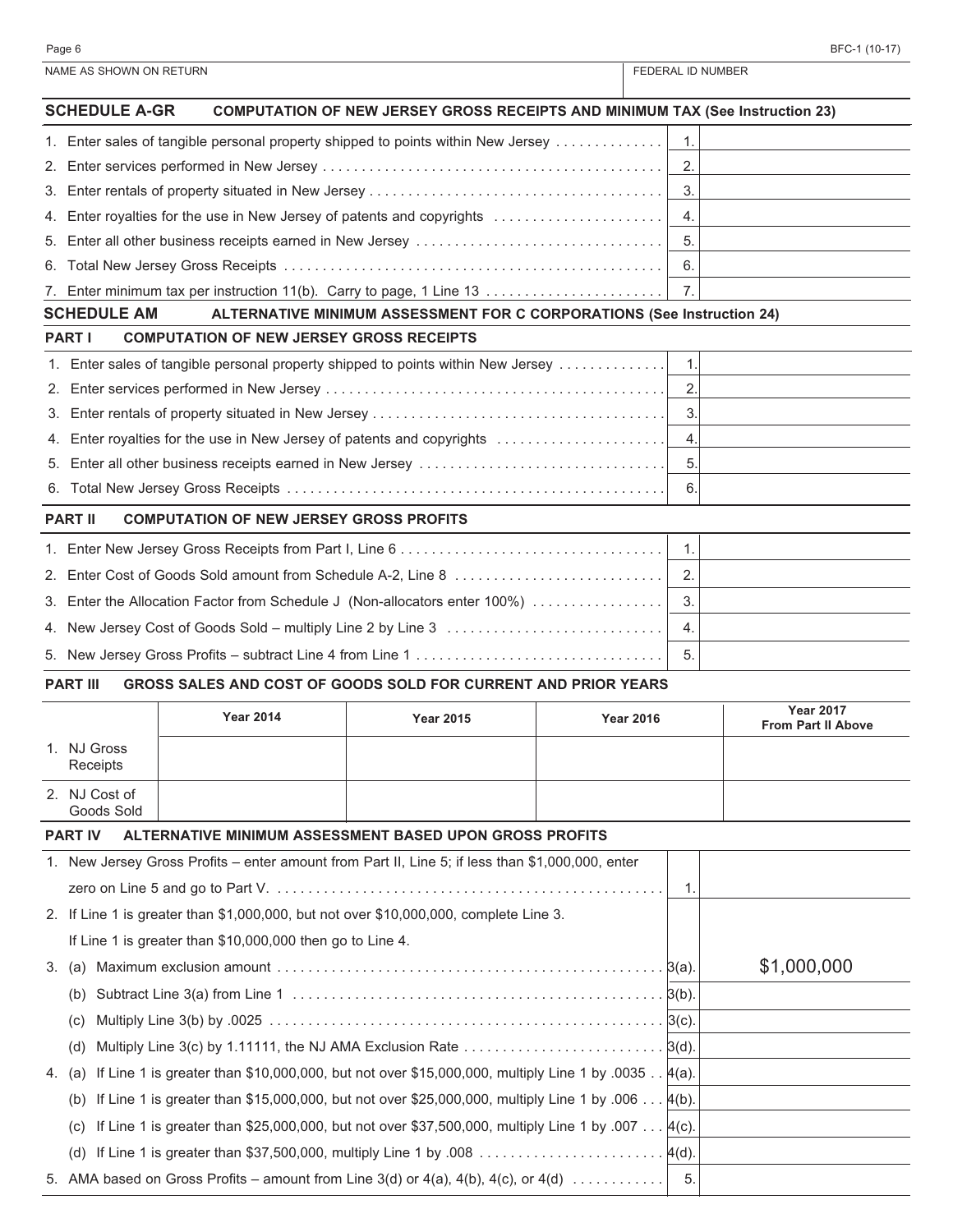|               | NAME AS SHOWN ON RETURN                                                                                                                                                                                                                                                                 | FEDERAL ID NUMBER |             |
|---------------|-----------------------------------------------------------------------------------------------------------------------------------------------------------------------------------------------------------------------------------------------------------------------------------------|-------------------|-------------|
| <b>PART V</b> | ALTERNATIVE MINIMUM ASSESSMENT BASED UPON GROSS RECEIPTS                                                                                                                                                                                                                                |                   |             |
|               | 1. New Jersey Gross Receipts – enter amount from Part I, Line 6; if less than \$2,000,000,                                                                                                                                                                                              | 1.                |             |
|               | 2. If Line 1 is greater than \$2,000,000, but not over \$20,000,000, complete Line 3.<br>If Line 1 is greater than \$20,000,000 then go to Line 4.                                                                                                                                      |                   |             |
| 3.            | (a) Maximum exclusion amount $\dots\dots\dots\dots\dots\dots\dots\dots\dots\dots\dots\dots\dots\dots\dots\dots\dots\beta(a)$ .                                                                                                                                                          |                   | \$2,000,000 |
|               |                                                                                                                                                                                                                                                                                         |                   |             |
|               |                                                                                                                                                                                                                                                                                         |                   |             |
|               | (d) Multiply Line 3(c) by 1.11111, the NJ AMA Exclusion Rate $\ldots \ldots \ldots \ldots \ldots \ldots$ $\beta(d)$ .                                                                                                                                                                   |                   |             |
| 4.            | (a) If Line 1 is greater than \$20,000,000, but not over \$30,000,000, multiply Line 1 by .00175 $\frac{\mu}{a}$ .                                                                                                                                                                      |                   |             |
|               | (b) If Line 1 is greater than \$30,000,000, but not over \$50,000,000, multiply Line 1 by .003 4(b).                                                                                                                                                                                    |                   |             |
|               | (c) If Line 1 is greater than \$50,000,000, but not over \$75,000,000, multiply Line 1 by .0035 . $4(c)$ .                                                                                                                                                                              |                   |             |
|               | (d) If Line 1 is greater than \$75,000,000, multiply Line 1 by .004  4(d).                                                                                                                                                                                                              |                   |             |
|               | 5. AMA based on Gross Receipts – amount from Line 3(d) or $4(a)$ , $4(b)$ , $4(c)$ , or $4(d)$                                                                                                                                                                                          | 5.                |             |
|               | <b>CORPORATION BUSINESS TAX/ALTERNATIVE MINIMUM ASSESSMENT</b><br><b>PART VI</b>                                                                                                                                                                                                        |                   |             |
|               | 1. Enter amount from Part V, Line 5, Alternative Minimum Assessment (Gross Receipts)                                                                                                                                                                                                    | $\mathbf{1}$ .    |             |
|               | 2. Enter amount from Part IV, Line 5, Alternative Minimum Assessment (Gross Profits)                                                                                                                                                                                                    | 2.                |             |
|               |                                                                                                                                                                                                                                                                                         | 3.                | \$5,000,000 |
|               | 4. For the first privilege period, the taxpayer has the option to select the computation of the<br>Alternative Minimum Assessment on Line 1 or 2. However, once selected, the method must<br>be employed for that privilege period, and for the next succeeding four privilege periods. | 4.                |             |
|               | 5. Amount of Tax - enter the lesser of Line 3 or Line 4. Enter this amount on Line 12, Page 1 of<br>the BFC-1. If taxpayer is part of an affiliated group claiming the AMA Threshold Limit,                                                                                             | 5.                |             |
|               | <b>PART VII</b><br><b>KEY CORPORATION ELECTION</b>                                                                                                                                                                                                                                      |                   |             |
|               |                                                                                                                                                                                                                                                                                         |                   |             |
|               |                                                                                                                                                                                                                                                                                         |                   |             |
|               |                                                                                                                                                                                                                                                                                         | 3.                |             |
|               | 4. Enter the CBT liability from BFC-1, Page 1, Line 11, or the minimum tax, whichever                                                                                                                                                                                                   | 4.                |             |
|               | 5. Excess AMA over CBT - Line 3 minus Line 4 (If less than zero, enter zero)                                                                                                                                                                                                            | 5.                |             |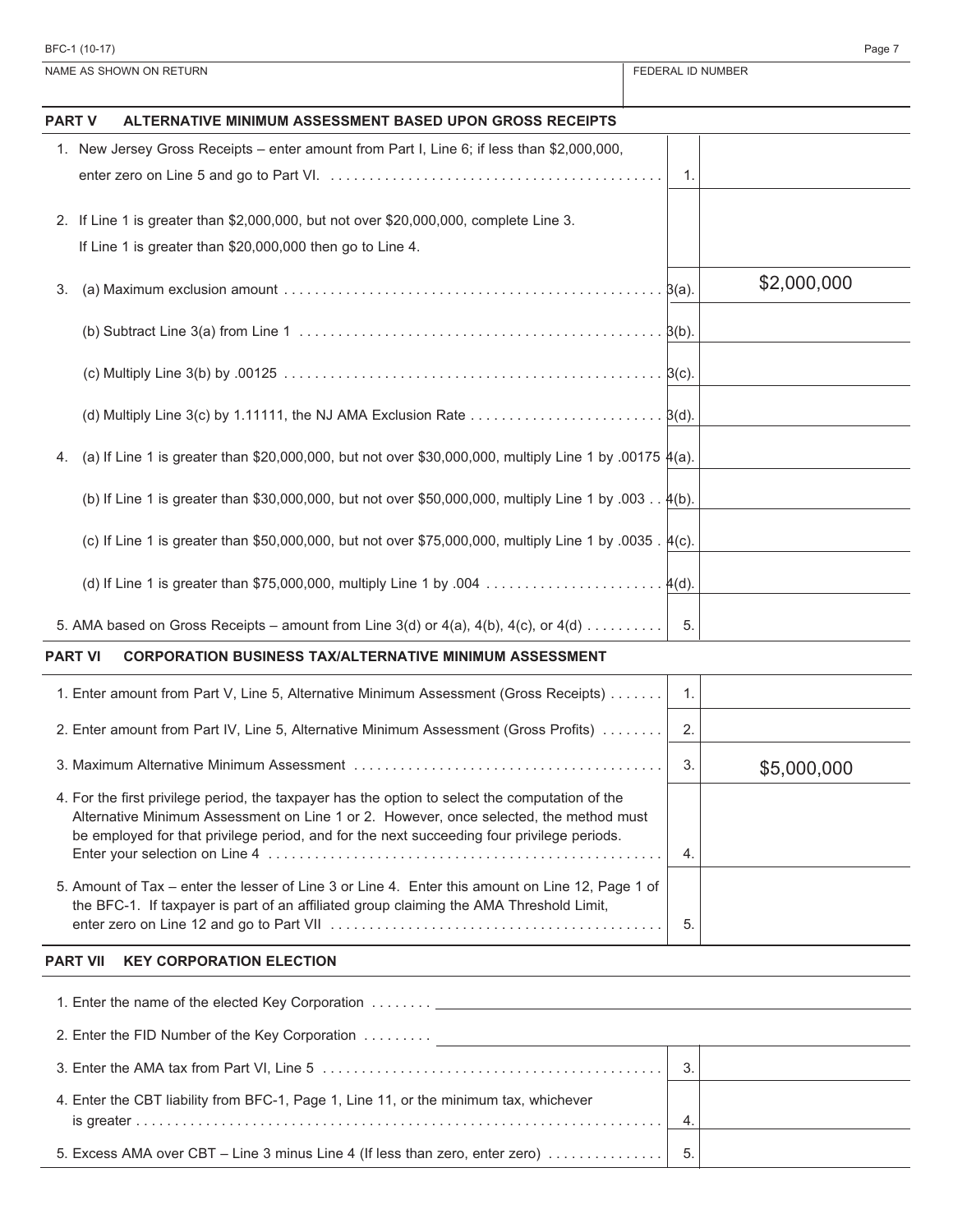| Page<br>                                            | $\overline{\phantom{a}}$<br>חה<br>oг |
|-----------------------------------------------------|--------------------------------------|
| ON RETURN<br>SHOWN<br>NAME<br>$\triangle \subseteq$ | D NUMBEF<br>つハー                      |

#### **SCHEDULE B BALANCE SHEET AS OF**

Figures appearing below must be the same as year-end figures shown on the taxpayer's books. If not, explain and reconcile on rider. Consolidated returns are not permitted. See instruction 25.

| <b>Assets</b>                                                                                       | <b>Beginning of the Tax Year</b> | <b>End of Tax Year</b> |
|-----------------------------------------------------------------------------------------------------|----------------------------------|------------------------|
| 1. Cash                                                                                             |                                  |                        |
| 2. Trade notes and accounts receivable                                                              |                                  |                        |
| (a) Reserve for bad debts                                                                           |                                  |                        |
| 3. Loans to stockholders / affiliates                                                               |                                  |                        |
| 4. Stock of subsidiaries                                                                            |                                  |                        |
| 5. Corporate stocks                                                                                 |                                  |                        |
| 6. Bonds, mortgages, and notes                                                                      |                                  |                        |
| 7. New Jersey State and local government obligations                                                |                                  |                        |
| 8. All other government obligations                                                                 |                                  |                        |
| 9. Patents and copyrights                                                                           |                                  |                        |
| 10. Deferred charges                                                                                |                                  |                        |
| 11. Goodwill                                                                                        |                                  |                        |
| 12. All other intangible personal property (itemize)                                                |                                  |                        |
| 13. Total intangible personal property (total Lines 1 to 12)                                        |                                  |                        |
| 14. Land                                                                                            |                                  |                        |
| 15. Buildings and other improvements                                                                |                                  |                        |
| (a) Less accumulated depreciation                                                                   |                                  |                        |
| 16. Machinery and equipment                                                                         |                                  |                        |
| (a) Less accumulated depreciation                                                                   |                                  |                        |
| 17. Inventories                                                                                     |                                  |                        |
| 18. All other tangible personalty (net) (itemize on rider)                                          |                                  |                        |
| 19. Total real and tangible personal property (total Lines 14 to 18)                                |                                  |                        |
| 20. Total assets (add Lines 13 and 19)                                                              |                                  |                        |
| <b>Liabilities and Stockholder's Equity</b>                                                         |                                  |                        |
| 21. Accounts payable                                                                                |                                  |                        |
| 22. Mortgages, notes, bonds payable in less than 1 year (attach schedule)                           |                                  |                        |
| 23. Other current liabilities (attach schedule)                                                     |                                  |                        |
| 24. Loans from stockholders / affiliates                                                            |                                  |                        |
| 25. Mortgages, notes, bonds payable in 1 year or more (attach schedule)                             |                                  |                        |
| 26. Other liabilities (attach schedule)                                                             |                                  |                        |
| 27. Capital stock:<br>(a) Preferred stock                                                           |                                  |                        |
| (b) common stock                                                                                    |                                  |                        |
| 28. Paid-in or capital surplus                                                                      |                                  |                        |
| 29. Retained earnings - appropriated (attach schedule)                                              |                                  |                        |
| 30. Retained earnings - unappropriated                                                              |                                  |                        |
| 31. Adjustments to shareholders' equity (attach schedule)                                           |                                  |                        |
| 32. Less cost of treasury stock                                                                     |                                  |                        |
| 33. Total liabilities and stockholder's equity (total Lines 21 to 32)                               |                                  |                        |
| <b>SCHEDULE C</b><br>RECONCILIATION OF INCOME PER BOOKS WITH INCOME PER RETURN (See Instruction 26) |                                  |                        |

| 1. Net income per books                        | 7. Income recorded on books this year not        |
|------------------------------------------------|--------------------------------------------------|
| 2. Federal income tax                          | included in this return (itemize)                |
| 3. Excess of capital losses over capital gains | (a) Tax-exempt interest $$$                      |
| 4. Income subject to tax not recorded on       | (b)                                              |
| books this year (itemize)                      | (c)                                              |
| 5. Expenses recorded on books this year not    | 8. Deductions in this tax return not charged     |
| deducted in this return (itemize)              | against book income this year (itemize)          |
| (a) Depreciation \$                            | (a) Depreciation \$                              |
| (b) Contributions Carryover \$                 | (b) Contributions Carryover \$                   |
| (c) Other (itemize) $$$                        | 9. Total of Lines 7 and 8                        |
| 6. Total of Lines 1 through 5                  | 10. Income (Item 28, Schedule A) - Line 6 less 9 |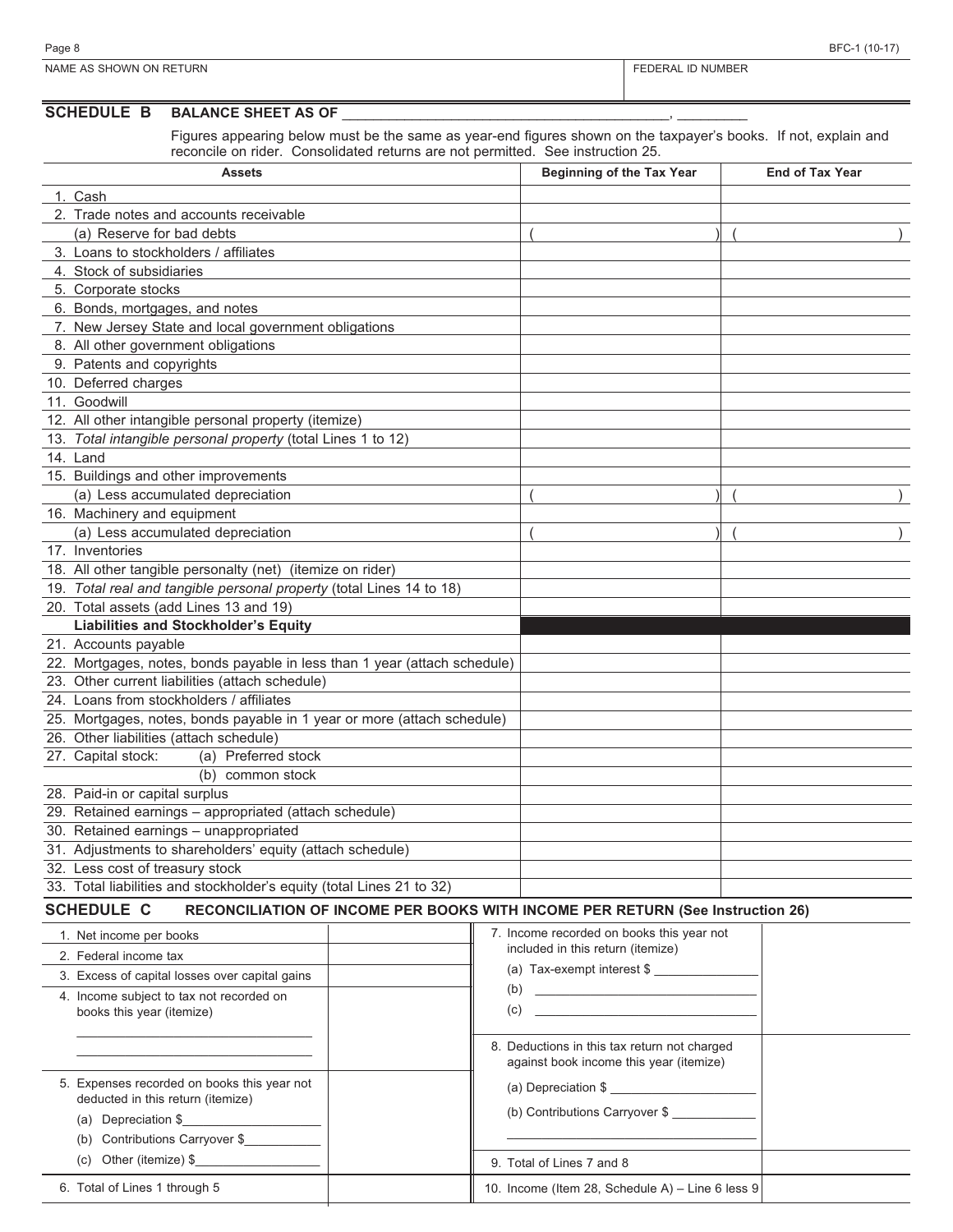| 1. Balance at beginning of year                                      | 5. Distributions                                                                            |  |
|----------------------------------------------------------------------|---------------------------------------------------------------------------------------------|--|
| 2. Net income per books                                              | $(a)$ Cash $\$\$                                                                            |  |
| 3. Other increases (itemize)                                         | $(b)$ Stock $\frac{6}{3}$                                                                   |  |
|                                                                      | (c) Property \$_                                                                            |  |
|                                                                      | 6. Other decreases (itemize)                                                                |  |
|                                                                      | 7. Total of Lines 5 and 6                                                                   |  |
| 4. Total of Lines 1, 2 and 3                                         | 8. Balance end of year (Line 4 less 7)                                                      |  |
| <b>SCHEDULE E</b><br><b>GENERAL INFORMATION (See Instruction 27)</b> | ALL TAXPAYERS MUST ANSWER THE FOLLOWING QUESTIONS. RIDERS MUST BE PROVIDED WHERE NECESSARY. |  |
| 1. Type of business<br>Principal products handled                    |                                                                                             |  |

NAME AS SHOWN ON RETURN FEDERAL ID NUMBER

| Internal Revenue Center where corresponding federal tax return was filed |  |
|--------------------------------------------------------------------------|--|
|                                                                          |  |

- 2. FINAL DETERMINATION OF NET INCOME BY FEDERAL GOVERNMENT (See Instruction 15) Has a change or correction in the amount of taxable income of the reporting corporation or for any other corporation purchased, merged, or consolidated with the reporting corporation, been finally determined by the Internal Revenue Service, and not previously reported to New Jersey? "Yes" or "No" \_\_\_\_\_\_\_\_\_\_\_\_\_\_\_\_\_\_\_\_\_\_\_. **If "Yes", an amended return must be filed.**
- 3. Did one or more other corporations own beneficially, or control, a majority of the stock of taxpayer corporation or did the same interests own beneficially, or control, a majority of the stock of taxpayer corporation and of one or more other corporations?<br>"Yes" or "No" . If "Yes", give full information below (Attach rider if necessary). . If "Yes", give full information below (Attach rider if necessary).

| Name of Controlled Corporations | Percent of Stock<br>Owned or Controlled | By Whom Controlled |
|---------------------------------|-----------------------------------------|--------------------|
|                                 |                                         |                    |
|                                 |                                         |                    |
|                                 |                                         |                    |
|                                 |                                         |                    |

- 4. Is the capital stock of the taxpayer listed on any exchange? "Yes or No" \_\_\_\_\_\_\_\_\_\_. If yes, specify exchanges where listed and submit taxpayer's Annual Report to stockholders for the period covered by this return.
- 5. Is this corporation a Professional Corporation (PC) formed pursuant to N.J.S.A. 14A:17-1 et.seq. or any similar law from a possession or territory of the United States, a state, or political subdivision thereof? "Yes or No" Figures, go to the next question.

How many licensed professionals are owners, shareholders, and/or employees from this PC as of the first day of the privilege period? Attach a rider providing the names, addresses, and Federal ID or SS numbers of the licensed professionals in the PC. If the number of licensed professionals is greater than 2, complete Schedule PC-Per Capita Licensed Professional Fee. See instruction 40 for examples of licensed professionals.

- 6. **This question must be answered by corporations with income from sources outside the United States.**
	- (a) Is income from sources outside the United States included in entire net income at Line 38 of Schedule A. "Yes or No" (b) If the answer is "No", set forth such items of gross income, the source, the deductions and the amount of foreign taxes paid thereon. Enter at Line 33(b), Schedule A, the difference between the net of such income and the amount of foreign taxes paid thereon not previously deducted.
- 7. During the period covered by the return, did the taxpayer acquire or dispose of directly or indirectly a controlling interest in certain commercial property? "Yes or No"

| (1)                                                                                | (2)                    | (3)   |      | (4)              |        | (5)                    | (6)          |
|------------------------------------------------------------------------------------|------------------------|-------|------|------------------|--------|------------------------|--------------|
|                                                                                    |                        |       |      | Dates Employed   |        | Percent of Corporation |              |
| Name and Current Address of Officer                                                | Social Security Number | Title |      | in This Position |        | <b>Stock Owned</b>     | Amount of    |
|                                                                                    |                        |       | From | To               | Common | Preferred              | Compensation |
|                                                                                    |                        |       |      |                  |        |                        |              |
|                                                                                    |                        |       |      |                  |        |                        |              |
|                                                                                    |                        |       |      |                  |        |                        |              |
|                                                                                    |                        |       |      |                  |        |                        |              |
|                                                                                    |                        |       |      |                  |        |                        |              |
|                                                                                    |                        |       |      |                  |        |                        |              |
|                                                                                    |                        |       |      |                  |        |                        |              |
|                                                                                    |                        |       |      |                  |        |                        |              |
|                                                                                    |                        |       |      |                  |        |                        |              |
| (a)                                                                                |                        |       |      |                  |        |                        |              |
| (b)                                                                                |                        |       |      |                  |        |                        |              |
| Balance of compensation of officers (enter here and on Schedule A, Line 12)<br>(c) |                        |       |      |                  |        |                        |              |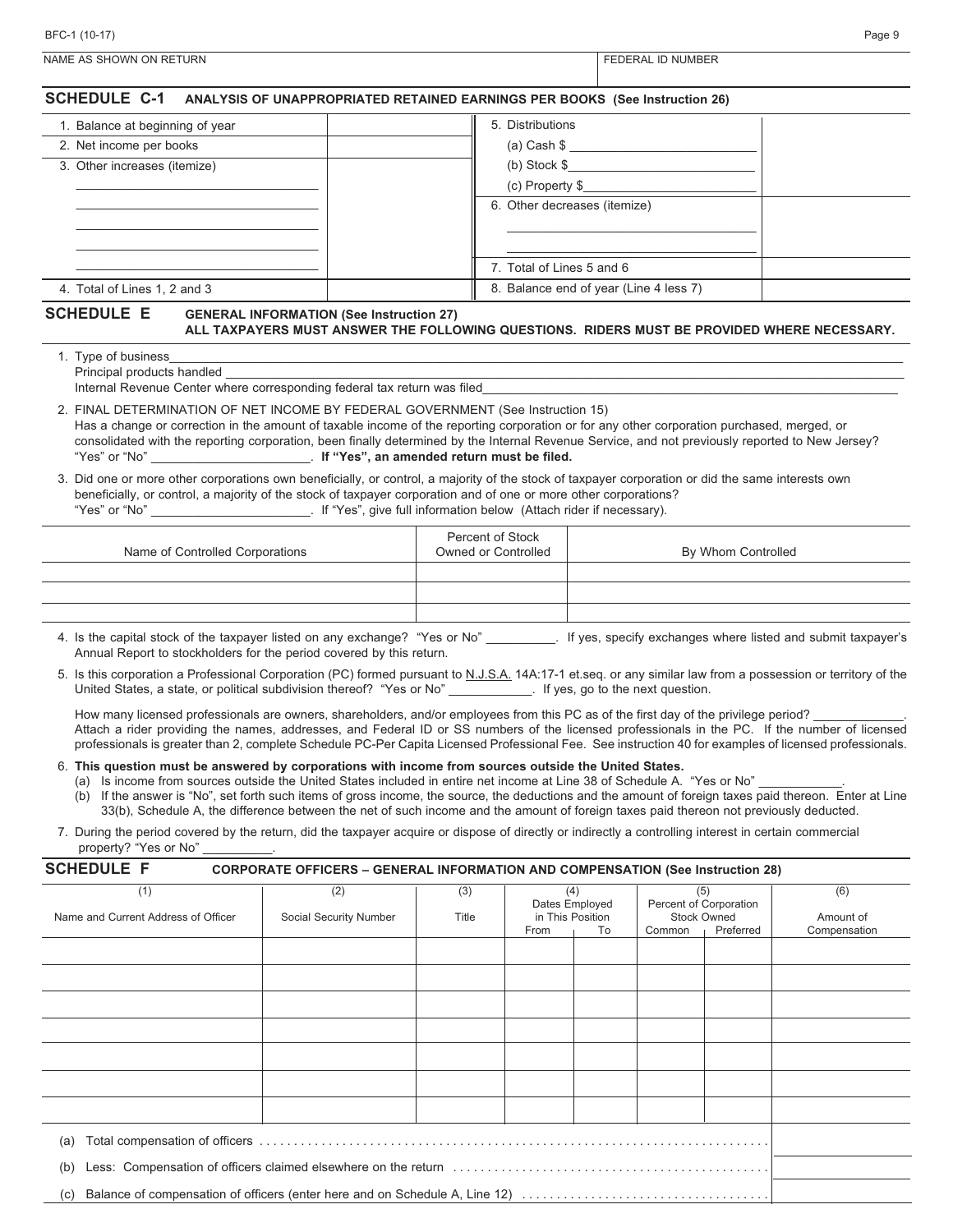| BFC-1 (10-17) |  |  |
|---------------|--|--|
|---------------|--|--|

| Page 10                 | BFC-1 (10-17)     |
|-------------------------|-------------------|
| NAME AS SHOWN ON RETURN | FEDERAL ID NUMBER |

#### **SCHEDULE G – PART I INTEREST (See Instruction 29)**

1. Was interest paid, accrued, or incurred to a related member(s), deducted from entire net income?

"Yes" or "No" \_\_\_\_\_\_\_\_\_\_\_\_\_\_\_\_\_\_\_\_\_\_\_. If "Yes", fill out the following schedule.

| Name of Related Member | Federal ID Number | Relationship to Taxpayer | <b>Amount Deducted</b> |
|------------------------|-------------------|--------------------------|------------------------|
|                        |                   |                          |                        |
|                        |                   |                          |                        |
|                        |                   |                          |                        |
|                        |                   |                          |                        |
| (a)                    |                   |                          |                        |
| (b)                    |                   |                          |                        |
| (c)                    |                   |                          |                        |

#### **SCHEDULE G – PART II INTEREST EXPENSES AND COSTS AND INTANGIBLE EXPENSES AND COSTS (See Instruction 29)**

1. Were intangible expenses and costs including intangible interest expenses and costs, paid, accrued, or incurred to related members, deducted from entire net income? "Yes" or "No" \_\_\_\_\_\_\_\_\_\_\_\_\_\_\_\_\_\_\_\_\_\_\_. If "Yes", fill out the following schedule.

| Name of Related Member                                                                     | Federal ID Number | Relationship to Taxpayer | Type of Intangible<br><b>Expense Deducted</b> | <b>Amount Deducted</b> |
|--------------------------------------------------------------------------------------------|-------------------|--------------------------|-----------------------------------------------|------------------------|
|                                                                                            |                   |                          |                                               |                        |
|                                                                                            |                   |                          |                                               |                        |
|                                                                                            |                   |                          |                                               |                        |
|                                                                                            |                   |                          |                                               |                        |
| (a)                                                                                        |                   |                          |                                               |                        |
| (b)                                                                                        |                   |                          |                                               |                        |
| Balance of intangible expenses and costs deducted (carry to Schedule A, Line 33(d))<br>(c) |                   |                          |                                               |                        |

**SCHEDULE H TAXES (See Instructions 16(f) and 30)**

Include all taxes paid or accrued during the accounting period wherever deducted on Schedule A.

|                                                         | (a)                                         | (b)                                         | (c)               | (d)                           | (e)                                     | (f)   |
|---------------------------------------------------------|---------------------------------------------|---------------------------------------------|-------------------|-------------------------------|-----------------------------------------|-------|
|                                                         | Corporation<br>Franchise/Business<br>Taxes* | Corporation<br>Business/Occupancy<br>Taxes* | Property<br>Taxes | U.C.C. or<br>Payroll<br>Taxes | <b>Other Taxes</b><br>(attach schedule) | Total |
| 1. New Jersey Taxes                                     |                                             |                                             |                   |                               |                                         |       |
| 2. Other States & U.S. Possessions                      |                                             |                                             |                   |                               |                                         |       |
| 3. City and Local Taxes                                 |                                             |                                             |                   |                               |                                         |       |
| 4. Taxes Paid to Foreign Countries                      |                                             |                                             |                   |                               |                                         |       |
| 5. Total                                                |                                             |                                             |                   |                               |                                         |       |
| 6. Combine Lines 5(a) and 5(b)                          |                                             |                                             |                   |                               |                                         |       |
| 7. Sales & Use Taxes Paid by a<br><b>Utility Vendor</b> |                                             |                                             |                   |                               |                                         |       |
| 8. Add Lines 6 and 7 - Carry to<br>Schedule A, Line 31. |                                             |                                             |                   |                               |                                         |       |
| 9. Federal Taxes                                        |                                             |                                             |                   |                               |                                         |       |
| 10. Total (Combine Line 5 and Line<br>9)                |                                             |                                             |                   |                               |                                         |       |

\*Include on Line 4 taxes paid or accrued to any foreign country, state, province, territory, or subdivision thereof.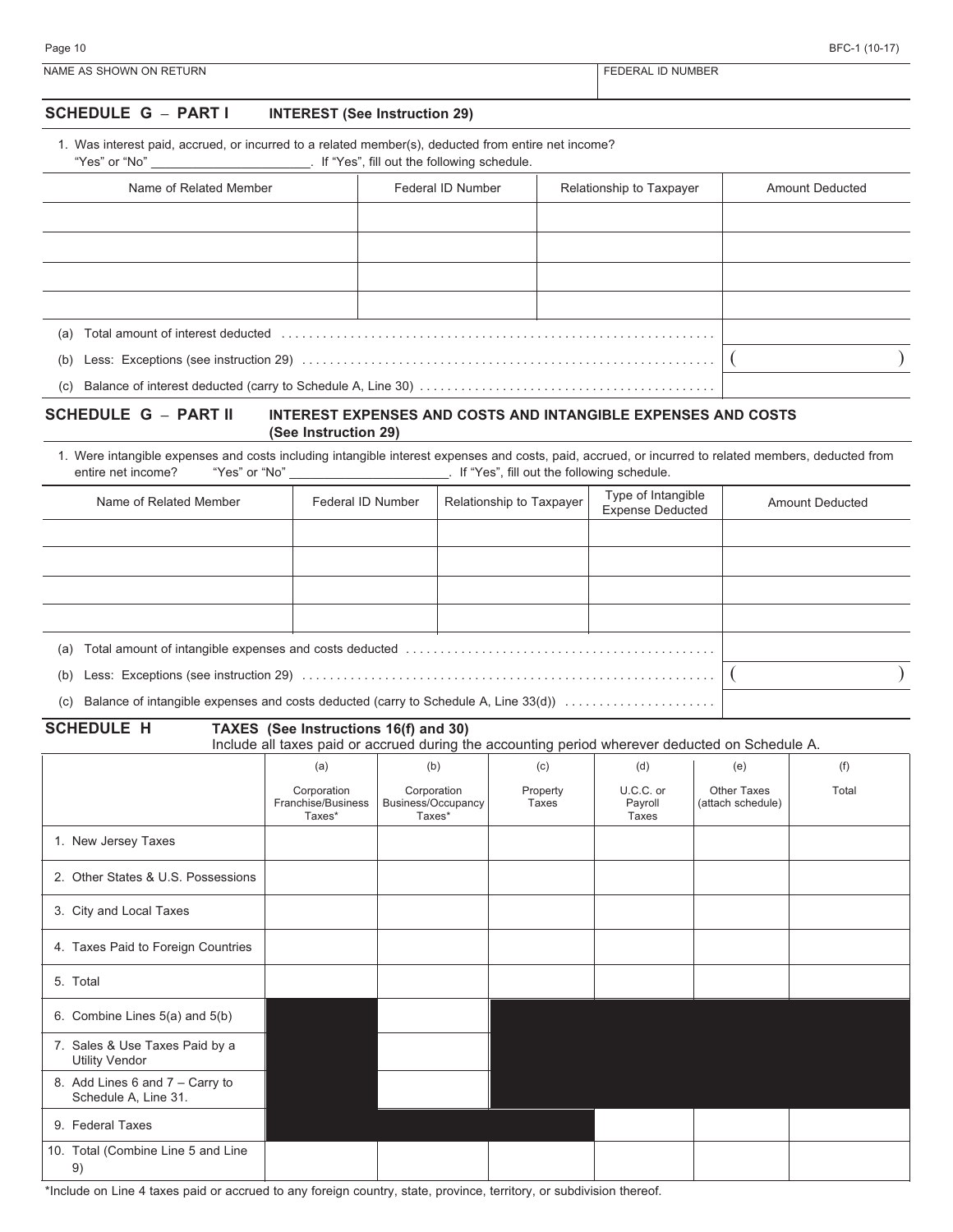| BFC-1 (10-17)           | Page 1 <sup>*</sup>        |
|-------------------------|----------------------------|
| NAME AS SHOWN ON RETURN | <b>I FEDERAL ID NUMBER</b> |
|                         |                            |

| <b>SCHEDULE J</b> |                                                                                                                                                                                                                                                                                                                   |  |
|-------------------|-------------------------------------------------------------------------------------------------------------------------------------------------------------------------------------------------------------------------------------------------------------------------------------------------------------------|--|
|                   | ALL TAXPAYERS, REGARDLESS OF THE AMOUNT OF ENTIRE NET INCOME REPORTED ON SCHEDULE A, LINE 39, OF THE  <br>Parts I and II   BFC-1, SHOULD COMPLETE SCHEDULE J. THIS SCHEDULE SHOULD BE OMITTED IF THE TAXPAYER DOES NOT HAVE<br><b>RECEIPTS OUTSIDE NEW JERSEY; THE ALLOCATION FACTOR WILL BE 100% (1.000000).</b> |  |
| <b>PART I</b>     | ALL COMPANIES MUST ANSWER THE FOLLOWING QUESTIONS (See Instructions 33)                                                                                                                                                                                                                                           |  |
|                   | (a) Explain, in detail, internal controls used in distribution of receipts in and out of New Jersey, as shown in Part II                                                                                                                                                                                          |  |

\_\_\_\_\_\_\_\_\_\_\_\_\_\_\_\_\_\_\_\_\_\_\_\_\_\_\_\_\_\_\_\_\_\_\_\_\_\_\_\_\_\_\_\_\_\_\_\_\_\_\_\_\_\_\_\_\_\_\_\_\_\_\_\_\_\_\_\_\_\_\_\_\_\_\_\_\_\_\_\_\_\_\_\_\_\_\_\_\_\_\_\_\_\_\_\_\_\_\_\_\_\_\_\_\_\_\_\_\_\_\_\_\_\_\_\_\_\_\_\_

(b) State the location of the actual seat of management or control of the corporation \_\_\_\_\_\_\_\_\_\_\_\_\_\_\_\_\_\_\_\_\_\_\_\_\_\_\_\_\_\_\_\_\_\_\_\_\_\_\_\_\_\_\_\_\_\_\_\_\_\_\_\_\_\_\_\_

| <b>PART II</b> | <b>COMPUTATION OF ALLOCATION FACTOR (See Instructions 34(A))</b>                                            |                      |                                                              |
|----------------|-------------------------------------------------------------------------------------------------------------|----------------------|--------------------------------------------------------------|
| 1. Receipts:   |                                                                                                             | AMOUNTS (omit cents) |                                                              |
| (a)            | From sales of tangible personal property shipped to points within New Jersey.                               |                      |                                                              |
| (b)            | From services performed in New Jersey.                                                                      |                      | Complete by carrying the fraction to six                     |
| (c)            | From rentals of property situated in New Jersey.                                                            |                      | (6) decimal places. Do not express as a<br>percent. Example: |
| (d)            | From royalties for the use in New Jersey of patents and copyrights.                                         |                      | 123,456                                                      |
| (e)            | All other business receipts earned in New Jersey (See instruction 34(A)).                                   |                      | 4 5 6<br>2 3 <br>1,000,000                                   |
| (f)            | Total New Jersey receipts (Total of Lines 2(a) to 2(e), inclusive).                                         |                      |                                                              |
| (g)            | Total receipts from all sales, services, rentals, royalties, and other business<br>transactions everywhere. |                      |                                                              |
| (h)            | Allocation Factor (Percentage in New Jersey (Line 1(f)) divided by                                          |                      |                                                              |
|                | Line $1(g)$ ). Enter result in Line $1(h)$ and carry to Line 2, Page 1, of the BFC-1.                       |                      |                                                              |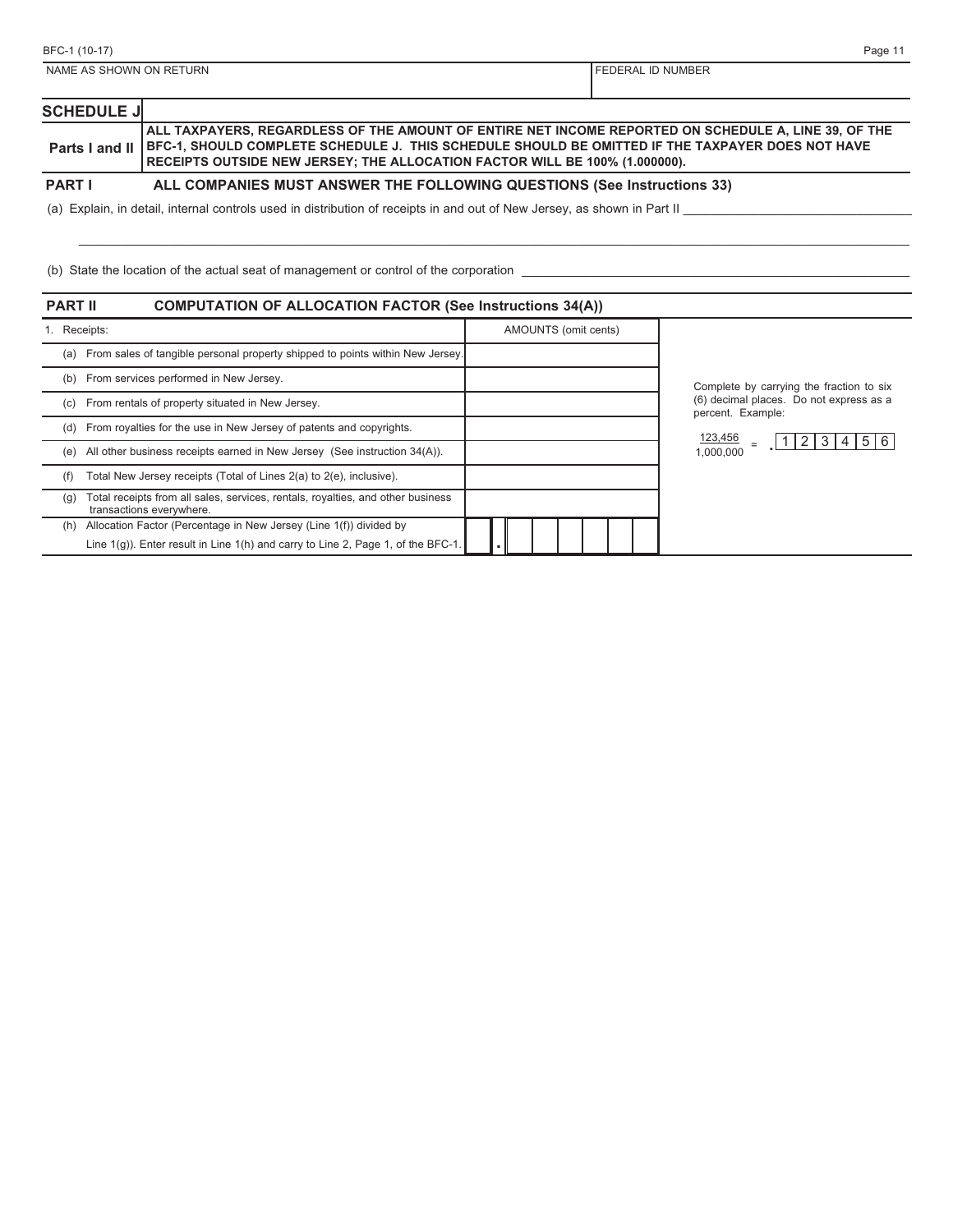| ane |  |  |
|-----|--|--|
|     |  |  |

| <b>SCHEDULE P</b><br><b>SUBSIDIARY INVESTMENT ANALYSIS (See Instruction 38)</b>                                                                                                                                                                                                                                                                   |                                                           |                                      |                           |                    |                                                        |                        |                                         |                                                                   |  |
|---------------------------------------------------------------------------------------------------------------------------------------------------------------------------------------------------------------------------------------------------------------------------------------------------------------------------------------------------|-----------------------------------------------------------|--------------------------------------|---------------------------|--------------------|--------------------------------------------------------|------------------------|-----------------------------------------|-------------------------------------------------------------------|--|
| NOTE: Taxpayers must hold at least 80% of the combined voting power of all classes of stock entitled to vote and at least 80% of the total number of shares of all other classes<br>of stock, except non-voting stock which is limited and preferred as to dividends, for each subsidiary. Do not include advances to subsidiaries in book value. |                                                           |                                      |                           |                    |                                                        |                        |                                         |                                                                   |  |
| (1)                                                                                                                                                                                                                                                                                                                                               |                                                           |                                      | (2)                       |                    |                                                        | (3)                    |                                         | (4)                                                               |  |
|                                                                                                                                                                                                                                                                                                                                                   |                                                           | Percentage of Interest               |                           |                    | <b>Book Value</b><br>(as reported in Schedule B)       |                        |                                         | Dividend Income                                                   |  |
| Name of Subsidiary                                                                                                                                                                                                                                                                                                                                |                                                           | Voting                               |                           | Non-Voting         |                                                        |                        |                                         | (as reported in Schedule A)                                       |  |
|                                                                                                                                                                                                                                                                                                                                                   |                                                           |                                      |                           |                    |                                                        |                        |                                         |                                                                   |  |
|                                                                                                                                                                                                                                                                                                                                                   |                                                           |                                      |                           |                    |                                                        |                        |                                         |                                                                   |  |
|                                                                                                                                                                                                                                                                                                                                                   |                                                           |                                      |                           |                    |                                                        |                        |                                         |                                                                   |  |
|                                                                                                                                                                                                                                                                                                                                                   |                                                           |                                      |                           |                    |                                                        |                        |                                         |                                                                   |  |
| <b>SCHEDULE P-1</b><br><b>PARTNERSHIP INVESTMENT ANALYSIS (See Instruction 39)</b>                                                                                                                                                                                                                                                                |                                                           |                                      |                           |                    |                                                        |                        |                                         |                                                                   |  |
| (1)<br>Name of Partnership,<br>LLC, or Other Entity and Federal ID Number                                                                                                                                                                                                                                                                         | (2)<br>Date and<br><b>State Where</b><br>Organized        | (3)<br>Percentage<br>of<br>Ownership | (4)<br>Limited<br>Partner | General<br>Partner | (5)<br><b>Tax Accounting Method</b><br>Flow<br>Through | Separate<br>Accounting | (6)<br>New Jersey<br>Nexus<br>Yes<br>No | (7)<br>Tax Payments Made on Behalf<br>of Taxpayer by Partnerships |  |
|                                                                                                                                                                                                                                                                                                                                                   |                                                           |                                      |                           |                    |                                                        |                        |                                         |                                                                   |  |
|                                                                                                                                                                                                                                                                                                                                                   |                                                           |                                      |                           |                    |                                                        |                        |                                         |                                                                   |  |
|                                                                                                                                                                                                                                                                                                                                                   |                                                           |                                      |                           |                    |                                                        |                        |                                         |                                                                   |  |
|                                                                                                                                                                                                                                                                                                                                                   |                                                           |                                      |                           |                    |                                                        |                        |                                         |                                                                   |  |
|                                                                                                                                                                                                                                                                                                                                                   |                                                           |                                      |                           |                    |                                                        |                        |                                         |                                                                   |  |
| <b>SCHEDULE PC</b>                                                                                                                                                                                                                                                                                                                                | PER CAPITA LICENSED PROFESSIONAL FEE (See Instruction 40) |                                      |                           |                    |                                                        |                        |                                         |                                                                   |  |
| 1 (a). Enter number of resident and non-resident professionals with physical nexus with                                                                                                                                                                                                                                                           |                                                           |                                      |                           |                    |                                                        |                        |                                         |                                                                   |  |
| 1(b). Enter number of non-resident professionals without physical nexus with                                                                                                                                                                                                                                                                      |                                                           |                                      |                           |                    |                                                        |                        |                                         |                                                                   |  |
|                                                                                                                                                                                                                                                                                                                                                   |                                                           |                                      |                           |                    |                                                        |                        |                                         |                                                                   |  |
|                                                                                                                                                                                                                                                                                                                                                   |                                                           |                                      |                           |                    |                                                        |                        | $\overline{2}$ .                        |                                                                   |  |
|                                                                                                                                                                                                                                                                                                                                                   |                                                           |                                      |                           |                    |                                                        |                        | 3.                                      |                                                                   |  |
|                                                                                                                                                                                                                                                                                                                                                   |                                                           |                                      |                           |                    |                                                        |                        | 4.                                      |                                                                   |  |
| 5. Balance of Fee Due (Line 3 minus Line 4). If the result is zero or above, enter this amount on page 1, Line 17.                                                                                                                                                                                                                                |                                                           |                                      |                           |                    |                                                        |                        | 5.                                      |                                                                   |  |
| 6. Credit to next year's Professional Corporation Fee (if Line 5 is below zero, enter the amount here)                                                                                                                                                                                                                                            |                                                           |                                      |                           |                    |                                                        |                        | 6.                                      |                                                                   |  |
| <b>SCHEDULE Q</b><br><b>QUALIFIED SUBCHAPTER S SUBSIDIARIES (QSSS)</b>                                                                                                                                                                                                                                                                            |                                                           |                                      |                           |                    |                                                        |                        |                                         |                                                                   |  |
| If yes, list all the QSSS's names, addresses, and FID#'s below. Attach additional rider if necessary. Separately note those subsidiaries that have<br>made a New Jersey QSSS election and whose activities are included in this return.                                                                                                           |                                                           |                                      |                           |                    |                                                        |                        |                                         | lNo<br><b>I</b> Yes                                               |  |
| <b>SCHEDULE R</b><br><b>DIVIDEND EXCLUSION (See Instruction 41)</b>                                                                                                                                                                                                                                                                               |                                                           |                                      |                           |                    |                                                        |                        |                                         |                                                                   |  |
|                                                                                                                                                                                                                                                                                                                                                   |                                                           |                                      |                           |                    |                                                        |                        | 1.                                      |                                                                   |  |
|                                                                                                                                                                                                                                                                                                                                                   |                                                           |                                      |                           |                    |                                                        |                        | 2.                                      |                                                                   |  |
|                                                                                                                                                                                                                                                                                                                                                   |                                                           |                                      |                           |                    |                                                        |                        | 3.                                      |                                                                   |  |
| 4. Less: Dividend income from investments where taxpayer owns less than 50% of voting stock and less than 50%                                                                                                                                                                                                                                     |                                                           |                                      |                           |                    |                                                        |                        | 4.                                      |                                                                   |  |
|                                                                                                                                                                                                                                                                                                                                                   |                                                           |                                      |                           |                    |                                                        |                        | 5.                                      |                                                                   |  |
|                                                                                                                                                                                                                                                                                                                                                   |                                                           |                                      |                           |                    |                                                        |                        | 6.                                      |                                                                   |  |

7. DIVIDEND EXCLUSION: Line 2 plus Line 6 (Carry to Schedule A, Line 37) . . . . . . . . . . . . . . . . . . . . . . . . . . . . . . 7.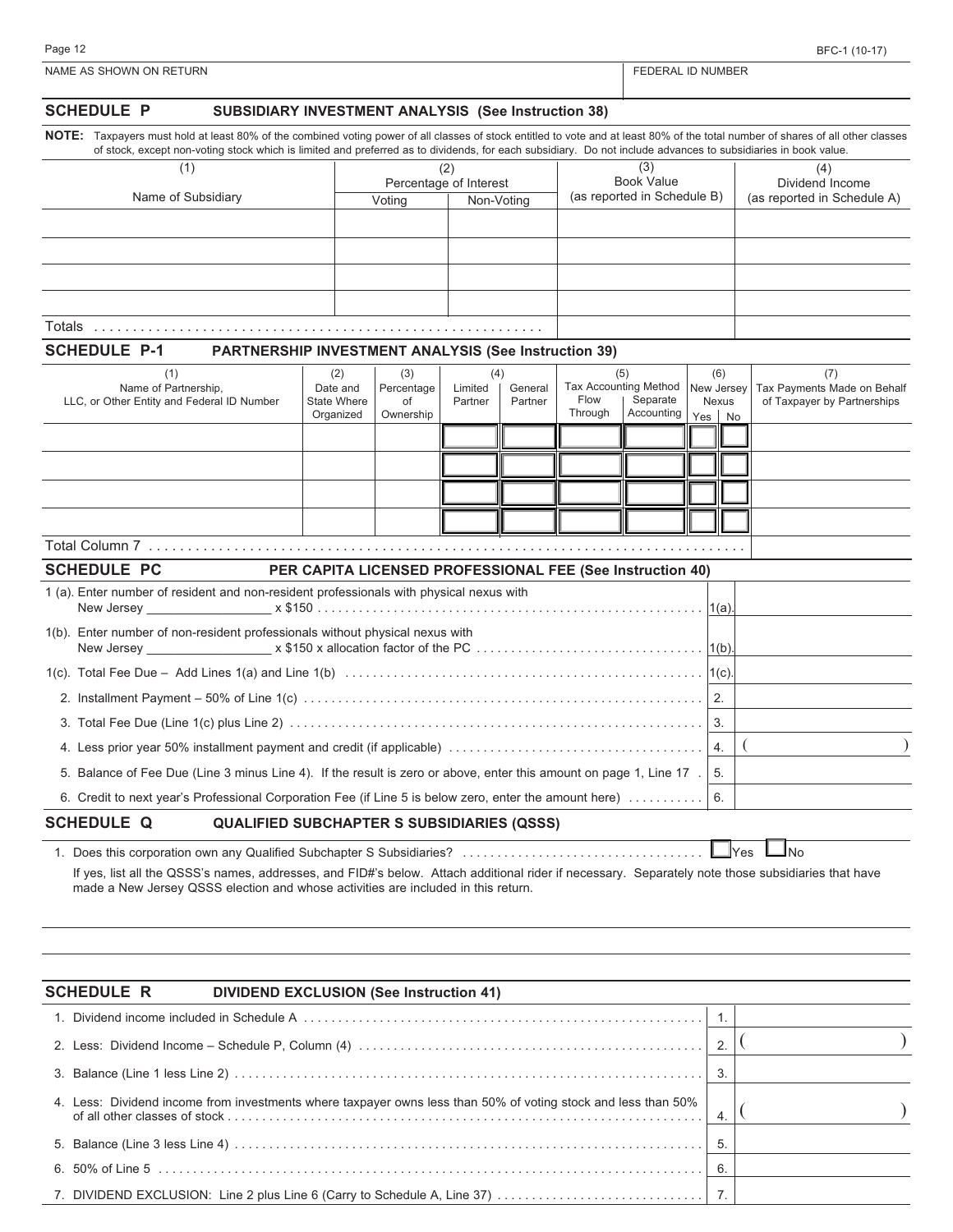| BFC-1 (10-17)                                                                                                                                                                                                                                    |                   | Page 13 |
|--------------------------------------------------------------------------------------------------------------------------------------------------------------------------------------------------------------------------------------------------|-------------------|---------|
| NAME AS SHOWN ON RETURN                                                                                                                                                                                                                          | FEDERAL ID NUMBER |         |
| <b>SCHEDULE S - PARTI</b><br><b>DEPRECIATION AND SAFE HARBOR LEASING (See Instruction 42)</b>                                                                                                                                                    |                   |         |
|                                                                                                                                                                                                                                                  | 1.                |         |
|                                                                                                                                                                                                                                                  | 2.                |         |
| 3. a) MACRS – for assets placed in service during accounting periods beginning on and after July 7, 1993 [3(a).                                                                                                                                  |                   |         |
| b) MACRS - included in Line 3(a) for assets on which bonus depreciation and excess Section 179 depreciation takeh3(b).                                                                                                                           |                   |         |
| 4. MACRS – for assets placed in service during accounting periods beginning prior to July 7, 1993                                                                                                                                                | 4.                |         |
|                                                                                                                                                                                                                                                  | 5.                |         |
|                                                                                                                                                                                                                                                  | 6.                |         |
| 7. Other Depreciation - for assets placed in service prior to January 1, 1981                                                                                                                                                                    | 7.                |         |
| 8. Listed Property – for assets placed in service during accounting periods beginning on and after July 7, 1993                                                                                                                                  | 8.                |         |
| 9. Listed Property – for assets placed in service during accounting periods beginning prior to July 7, 1993                                                                                                                                      | 9.                |         |
|                                                                                                                                                                                                                                                  | 10.               |         |
| Attach Federal Form 4562 to Return and Include Federal Depreciation Worksheet                                                                                                                                                                    |                   |         |
| Adjustments at Line 32, Schedule A - Depreciation and Certain Safe Harbor Lease Transactions                                                                                                                                                     |                   |         |
| 11. Additions                                                                                                                                                                                                                                    |                   |         |
|                                                                                                                                                                                                                                                  |                   |         |
| (b) Special Depreciation Allowance – for assets placed in service during accounting                                                                                                                                                              |                   |         |
| periods beginning on and after January 1, 2002, and for which federal 30%<br>or 50% bonus depreciation was taken in the current tax year. Include the initial 30%<br>or 50% bonus amount and the regular depreciation on the adjusted basis $b.$ |                   |         |
|                                                                                                                                                                                                                                                  |                   |         |
| (d) Deductions on federal return resulting from an election made pursuant to<br>IRC Section 168(f)8 exclusive of elections made with respect to mass<br>commuting vehicles.                                                                      |                   |         |
|                                                                                                                                                                                                                                                  |                   |         |
|                                                                                                                                                                                                                                                  |                   |         |
|                                                                                                                                                                                                                                                  |                   |         |
|                                                                                                                                                                                                                                                  |                   |         |
| (e) Section 179 depreciation in excess of New Jersey allowable deduction.                                                                                                                                                                        |                   |         |
|                                                                                                                                                                                                                                                  |                   |         |
| 12. Deductions                                                                                                                                                                                                                                   |                   |         |
|                                                                                                                                                                                                                                                  |                   |         |
|                                                                                                                                                                                                                                                  |                   |         |
| (c) Recomputed depreciation attributable to distributive share of recovery                                                                                                                                                                       |                   |         |
|                                                                                                                                                                                                                                                  |                   |         |
| (d) Any income included in the return with respect to property described at                                                                                                                                                                      |                   |         |
| (e) The lessee/user should enter the amount of depreciation which would have<br>been allowable under the Internal Revenue Code at December 31, 1980, had                                                                                         |                   |         |
| (f) Excess of accumulated ACRS, MACRS, or bonus depreciation over accumulated<br>NJ depreciation on physical disposal of recovery property (attach computations). f.                                                                             |                   |         |
|                                                                                                                                                                                                                                                  |                   |         |
|                                                                                                                                                                                                                                                  |                   |         |
|                                                                                                                                                                                                                                                  |                   |         |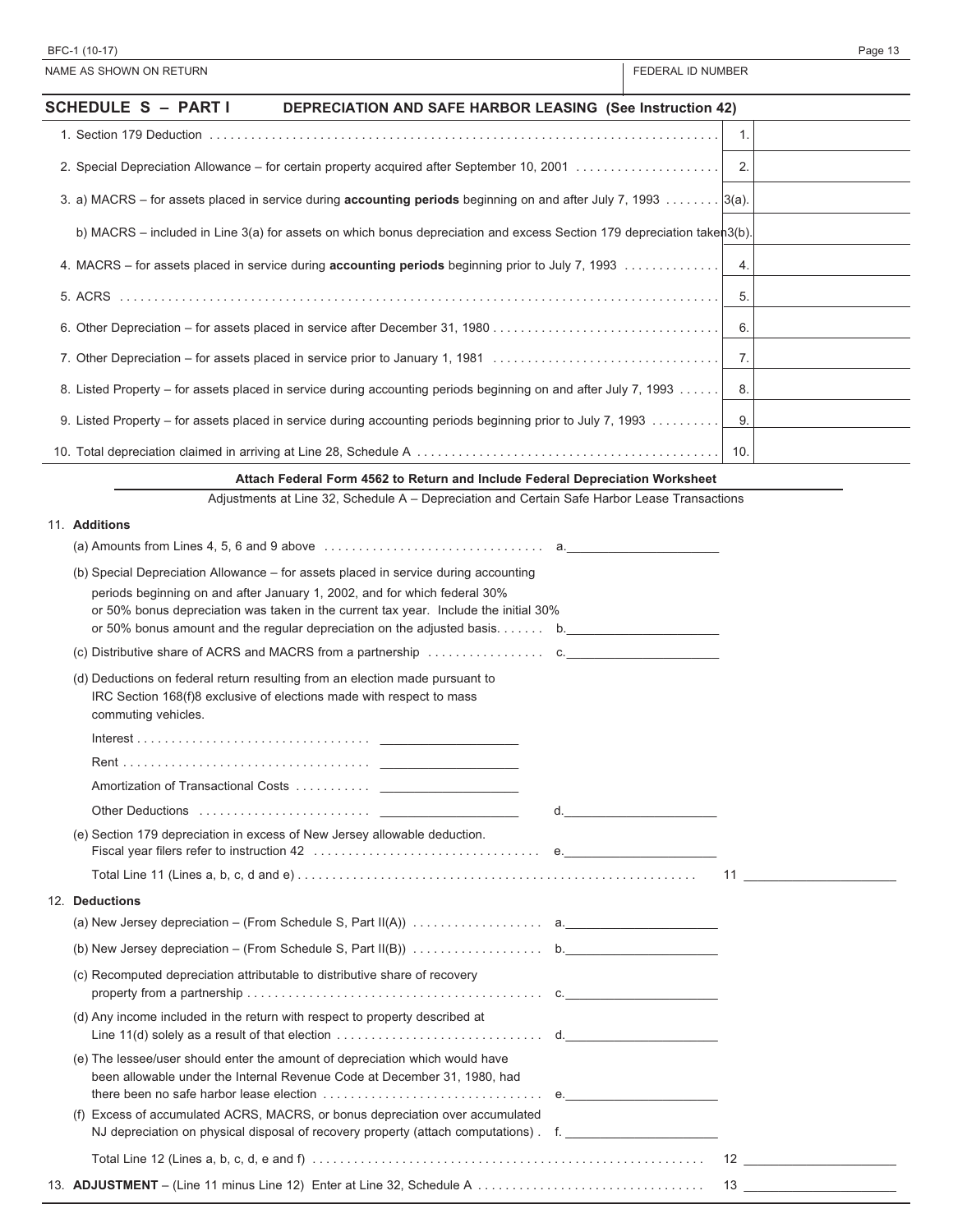Page 14 BFC-1 (10-17)

| ' ON RETURN<br><b>NAME AS SHO</b><br><b>OWN</b> | <b>NUMBER</b><br>-RAI<br>. |
|-------------------------------------------------|----------------------------|
|                                                 |                            |

| (A)                                                                                                                                                                                             | (B)<br>Month, Day and      | (C)               | (D)<br>Depreciation           | (E)<br>Method of         | (F)             | (G)<br><b>NJ Depreciation</b> |
|-------------------------------------------------------------------------------------------------------------------------------------------------------------------------------------------------|----------------------------|-------------------|-------------------------------|--------------------------|-----------------|-------------------------------|
| Description of Property                                                                                                                                                                         | Year Placed in<br>Service* | Use Federal Basis | Allowable in Earlier<br>Years | Figuring<br>Depreciation | Life or<br>Rate | Computations                  |
| * Year placed in service acceptable for personal property only.<br>DO NOT USE "VARIOUS" IN ANY COLUMN.<br>Class Life Asset Depreciation Range (CLADR) System Depreciation - Attach Computations |                            |                   |                               |                          |                 |                               |
|                                                                                                                                                                                                 |                            |                   |                               |                          |                 |                               |
|                                                                                                                                                                                                 |                            |                   |                               |                          |                 |                               |
|                                                                                                                                                                                                 |                            |                   |                               |                          |                 |                               |
|                                                                                                                                                                                                 |                            |                   |                               |                          |                 |                               |
|                                                                                                                                                                                                 |                            |                   |                               |                          |                 |                               |
|                                                                                                                                                                                                 |                            |                   |                               |                          |                 |                               |
|                                                                                                                                                                                                 |                            |                   |                               |                          |                 |                               |
|                                                                                                                                                                                                 |                            |                   |                               |                          |                 |                               |
|                                                                                                                                                                                                 |                            |                   |                               |                          |                 |                               |
|                                                                                                                                                                                                 |                            |                   |                               |                          |                 |                               |
|                                                                                                                                                                                                 |                            |                   |                               |                          |                 |                               |
|                                                                                                                                                                                                 |                            |                   |                               |                          |                 |                               |
|                                                                                                                                                                                                 |                            |                   |                               |                          |                 |                               |
|                                                                                                                                                                                                 |                            |                   |                               |                          |                 |                               |

#### **INSTRUCTIONS**

- Column A Do not classify as 3, 5, 10, or 15 year property. Classify consistent with Internal Revenue Code at December 31, 1980. Account for distributive share of partnership property and deductions separately. Do not include certain safe harbor lease property.
- Column B Clearly segregate property placed in service during each year. Depreciation on personal property is to be computed using the half-year convention, such that one half year depreciation is to be claimed to the exclusion of any other depreciation convention allowable under the Internal Revenue Code at December 31, 1980, for property placed in service during the current year.
- Column C Basis is to be determined at the date property is placed in service and not as provided under the Internal Revenue Code at December 31, 1980. It is not to be restated where ACRS was accepted for certain property placed in service during 1981.
- Column D Depreciation allowable under the method adopted and

consistently applied for property described. Do not adjust for the effect of any ACRS deducted on the New Jersey Corporation Business Tax Return for property placed in service during 1981.

- Column E Any method allowable under the Internal Revenue Code at December 31, 1980.
- Column F Any life or rate permissible under the Internal Revenue Code at December 31, 1980. (LIVES PERMISSIBLE UNDER THE IRS CODE AT DECEMBER 31, 1980 FREQUENTLY DIFFER FROM ACRS AND MACRS LIVES)
- Column G Consider any salvage value which was required to be considered under Internal Revenue Code at December 31, 1980. Do not claim depreciation in the year of disposal. Accumulated depreciation may not exceed accumulated ACRS and MACRS deductions over the life of the property and deductions for the final year or years are limited where ACRS was deducted on the New Jersey return for property placed in service during 1981.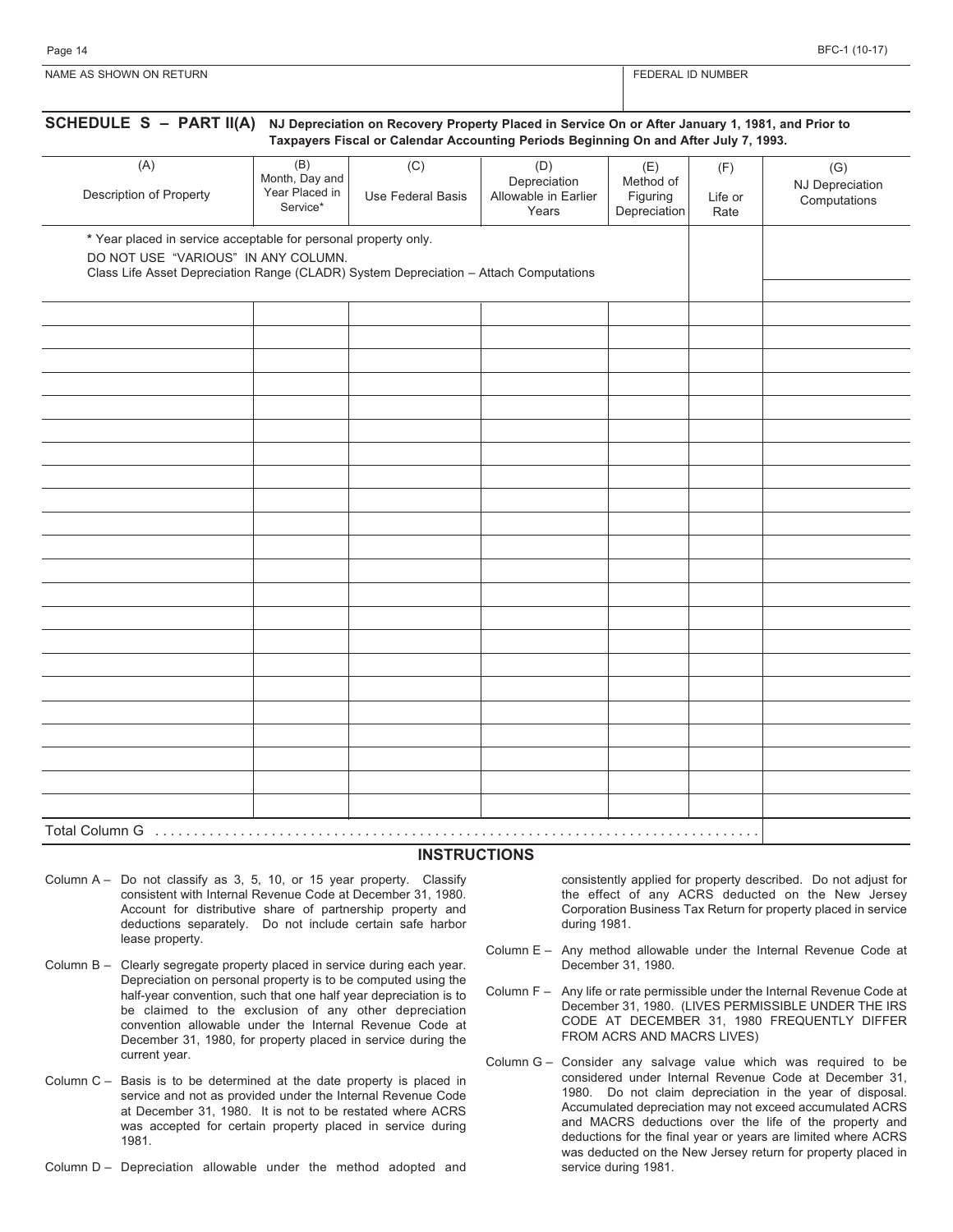| NAME AS SHOWN ON RETURN |  |  |
|-------------------------|--|--|

### FEDERAL ID NUMBER

| SCHEDULE S - PART II(B) Special Depreciation Allowance - for assets placed in service during accounting periods beginning on and<br>after January 1, 2002, and for which federal 30% or 50% bonus depreciation or excess Section 179<br>depreciation was taken. |                                                        |                             |                                             |                                                             |                                              |                        |                                        |
|-----------------------------------------------------------------------------------------------------------------------------------------------------------------------------------------------------------------------------------------------------------------|--------------------------------------------------------|-----------------------------|---------------------------------------------|-------------------------------------------------------------|----------------------------------------------|------------------------|----------------------------------------|
| (A)<br>Description of Property                                                                                                                                                                                                                                  | (B)<br>Month, Day<br>and Year<br>Placed in<br>Service* | (C)<br>Use Federal<br>Basis | (D)<br>Special<br>Depreciation<br>Allowance | (E)<br>Depreciation<br>Allowable in<br><b>Earlier Years</b> | (F)<br>Method of<br>Figuring<br>Depreciation | (G)<br>Life or<br>Rate | (H)<br>NJ Depreciation<br>Computations |
|                                                                                                                                                                                                                                                                 |                                                        |                             |                                             |                                                             |                                              |                        |                                        |
|                                                                                                                                                                                                                                                                 |                                                        |                             |                                             |                                                             |                                              |                        |                                        |
|                                                                                                                                                                                                                                                                 |                                                        |                             |                                             |                                                             |                                              |                        |                                        |
|                                                                                                                                                                                                                                                                 |                                                        |                             |                                             |                                                             |                                              |                        |                                        |
|                                                                                                                                                                                                                                                                 |                                                        |                             |                                             |                                                             |                                              |                        |                                        |
|                                                                                                                                                                                                                                                                 |                                                        |                             |                                             |                                                             |                                              |                        |                                        |
|                                                                                                                                                                                                                                                                 |                                                        |                             |                                             |                                                             |                                              |                        |                                        |
|                                                                                                                                                                                                                                                                 |                                                        |                             |                                             |                                                             |                                              |                        |                                        |
|                                                                                                                                                                                                                                                                 |                                                        |                             |                                             |                                                             |                                              |                        |                                        |
|                                                                                                                                                                                                                                                                 |                                                        |                             |                                             |                                                             |                                              |                        |                                        |
|                                                                                                                                                                                                                                                                 |                                                        |                             |                                             |                                                             |                                              |                        |                                        |
|                                                                                                                                                                                                                                                                 |                                                        |                             |                                             |                                                             |                                              |                        |                                        |
|                                                                                                                                                                                                                                                                 |                                                        |                             |                                             |                                                             |                                              |                        |                                        |
|                                                                                                                                                                                                                                                                 |                                                        |                             |                                             |                                                             |                                              |                        |                                        |
|                                                                                                                                                                                                                                                                 |                                                        |                             |                                             |                                                             |                                              |                        |                                        |
|                                                                                                                                                                                                                                                                 |                                                        |                             |                                             |                                                             |                                              |                        |                                        |
|                                                                                                                                                                                                                                                                 |                                                        |                             |                                             |                                                             |                                              |                        |                                        |
|                                                                                                                                                                                                                                                                 |                                                        |                             |                                             |                                                             |                                              |                        |                                        |
|                                                                                                                                                                                                                                                                 |                                                        |                             |                                             |                                                             |                                              |                        |                                        |
|                                                                                                                                                                                                                                                                 |                                                        |                             |                                             |                                                             |                                              |                        |                                        |
|                                                                                                                                                                                                                                                                 |                                                        |                             |                                             |                                                             |                                              |                        |                                        |
|                                                                                                                                                                                                                                                                 |                                                        |                             |                                             |                                                             |                                              |                        |                                        |
|                                                                                                                                                                                                                                                                 |                                                        |                             |                                             |                                                             |                                              |                        |                                        |
|                                                                                                                                                                                                                                                                 |                                                        |                             |                                             |                                                             |                                              |                        |                                        |
|                                                                                                                                                                                                                                                                 |                                                        |                             |                                             |                                                             |                                              |                        |                                        |
|                                                                                                                                                                                                                                                                 |                                                        |                             |                                             |                                                             |                                              |                        |                                        |
|                                                                                                                                                                                                                                                                 |                                                        |                             |                                             |                                                             |                                              |                        |                                        |
|                                                                                                                                                                                                                                                                 |                                                        |                             |                                             |                                                             |                                              |                        |                                        |
| Total Column H                                                                                                                                                                                                                                                  |                                                        |                             |                                             |                                                             |                                              |                        |                                        |

\*Year placed in service acceptable for personal property only.

#### **INSTRUCTIONS**

Column A – Classify consistent with Internal Revenue Code.

- Column B Clearly segregate property placed in service during each year.
- Column C Basis is to be determined at the date property is placed in service and not as provided after taking the 30% or 50% firstyear depreciation allowance.
- Column D State the amount of the 30% or 50% special depreciation allowance taken for the first year the property was placed in service.
- Column E Depreciation allowable under the method adopted and consistently applied for property described. Do not adjust for the effect of the 30% or 50% first-year bonus depreciation allowance.
- Column F Use the same method that was used for federal purposes.
- Column G Use the same life that was used for federal purposes.
- Column H Figure the depreciation amount as if the 30% or 50% special depreciation allowance was not in effect.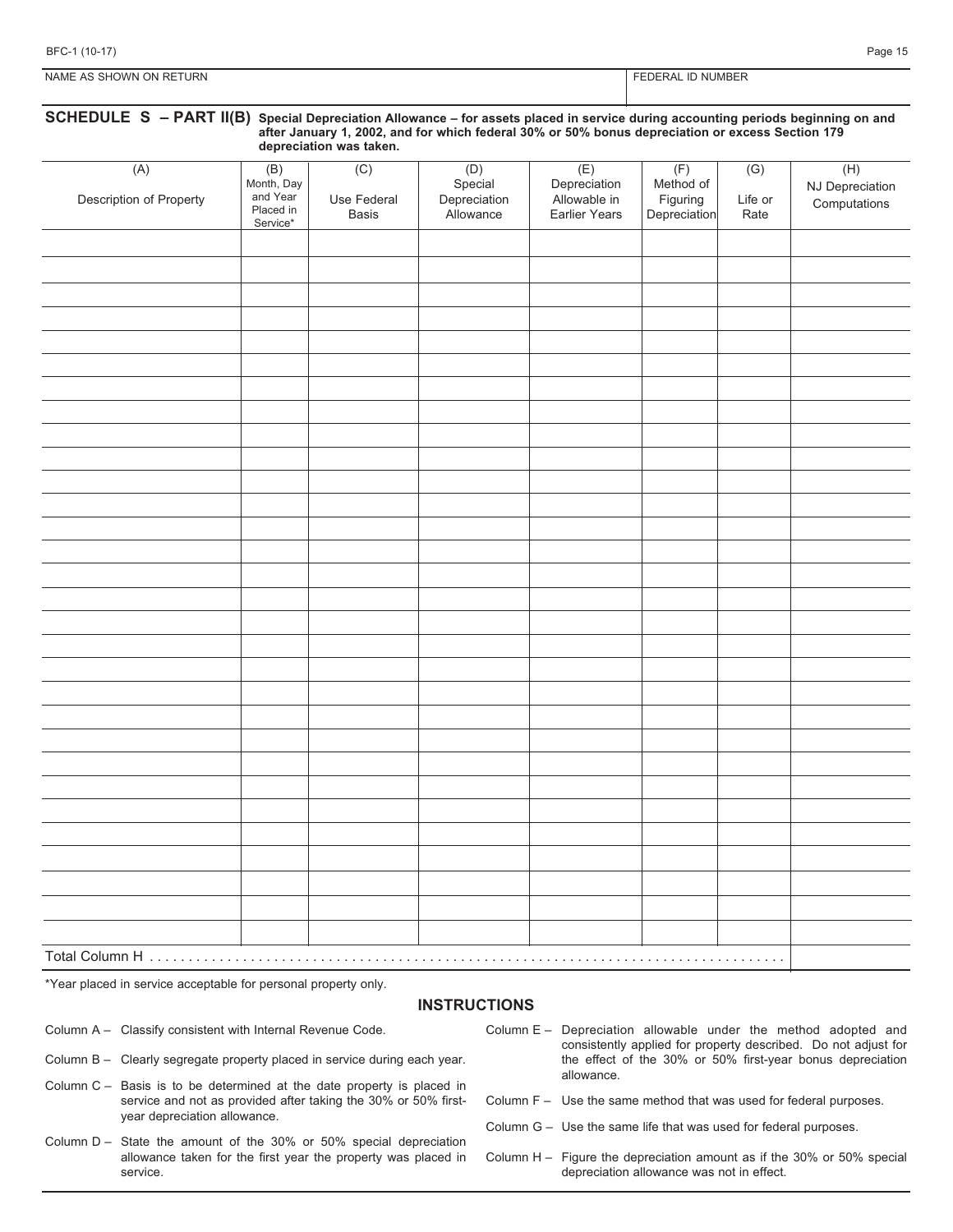NAME AS SHOWN ON RETURN FEDERAL ID
Number of the SHOWN ON RETURN Federal ID
Number of the SHOWN ON RETURN

# **SCHEDULE L (See Instruction 35)**

| For      |                        | Column I                       | Column II                          | Column III |  |
|----------|------------------------|--------------------------------|------------------------------------|------------|--|
| Division |                        | Office Locations in New Jersey |                                    | Percentage |  |
| Use      | <b>Taxing District</b> | County                         | Deposit Balances<br>or<br>Receipts |            |  |
|          |                        |                                |                                    |            |  |
|          |                        |                                |                                    |            |  |
|          |                        |                                |                                    |            |  |
|          |                        |                                |                                    |            |  |
|          |                        |                                |                                    |            |  |
|          |                        |                                |                                    |            |  |
|          |                        |                                |                                    |            |  |
|          |                        |                                |                                    |            |  |
|          |                        |                                |                                    |            |  |
|          |                        |                                |                                    |            |  |
|          |                        |                                |                                    |            |  |
|          |                        |                                |                                    |            |  |
|          |                        |                                |                                    |            |  |
|          |                        |                                |                                    |            |  |
|          |                        |                                |                                    |            |  |
|          |                        |                                |                                    |            |  |
|          |                        |                                |                                    |            |  |
|          |                        |                                |                                    |            |  |
|          |                        |                                |                                    |            |  |
|          |                        |                                |                                    |            |  |
|          |                        |                                |                                    |            |  |
|          |                        |                                |                                    |            |  |
|          |                        |                                |                                    |            |  |
|          |                        |                                |                                    |            |  |
|          |                        |                                |                                    |            |  |
|          |                        | <b>TOTALS</b>                  | $ \boldsymbol{\mathsf{s}} $        |            |  |

#### **INSTRUCTIONS:**

- Column I Identify all offices maintained in New Jersey by taxing district (municipality) and county.
- Column II List deposit balances for Banking Corporations and receipts for Financial Business Corporations allocable to each New Jersey office location.
- Column III List the percentage rate each amount listed in Column II bears to the total deposit balances or total receipts in New Jersey.
	- **NOTE:** Totals required in this schedule are the sum of the individual taxing district amounts and percentages. Total percentage reported at Column III must equal 100%. Also, each individual computation should be carried to six decimal places.